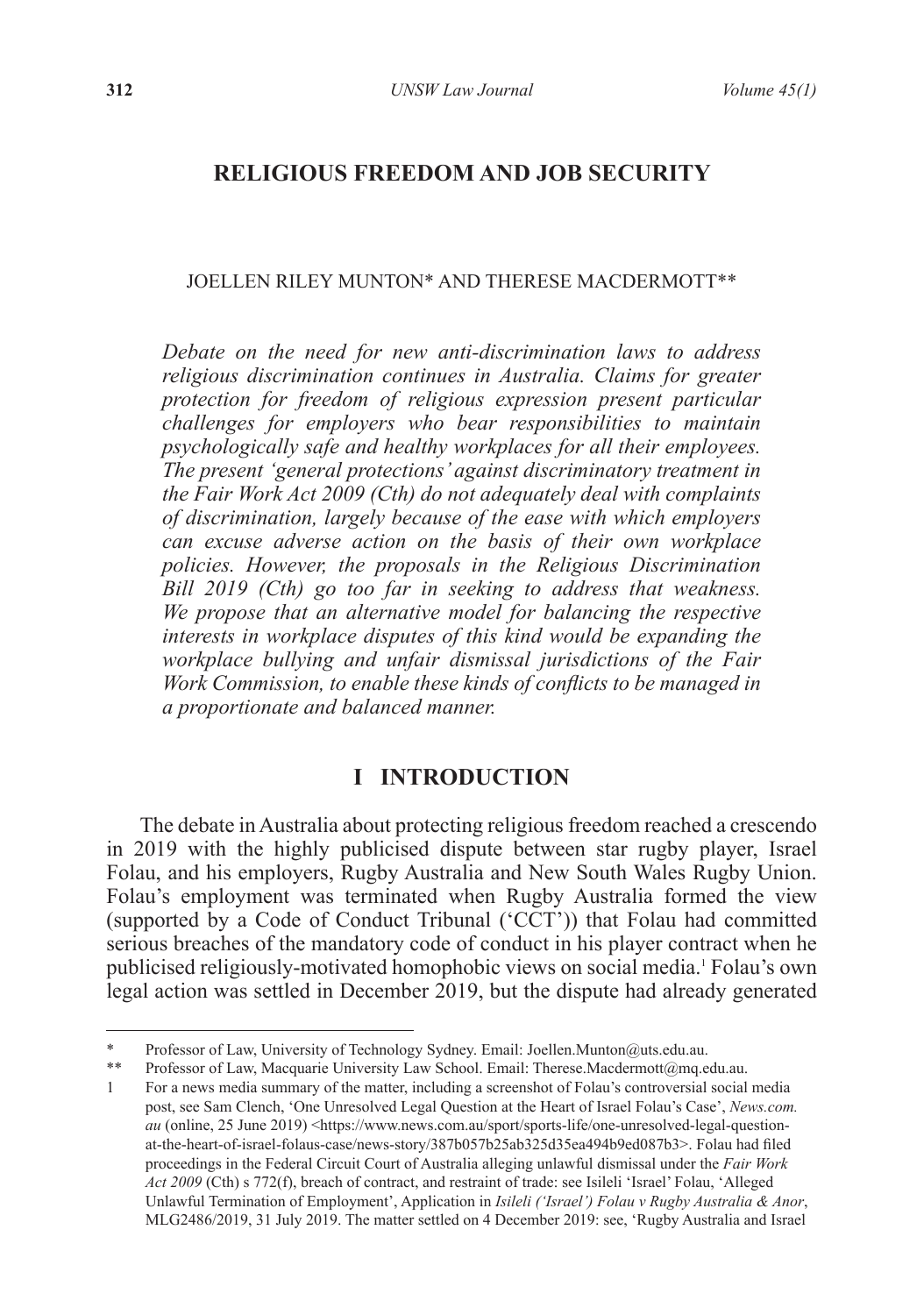two Exposure Drafts of a federal Religious Discrimination Bill (with potentially a further version of the Bill to be released) and ongoing debate about the need for greater protection for religious freedom.<sup>2</sup> This article seeks to contribute to that debate by recommending an approach to dealing with such disputes when they manifest in a threat to a worker's job security.<sup>3</sup>

While we acknowledge the need for more effective protection for workers' entitlements to hold and express their own religious (and for that matter political) values and be free from workplace discipline for that reason, we also recognise that employers are often placed in an invidious position as a consequence of an employee's expression of robust religious and political views that threaten the wellbeing of other workers. In addition to their common law duty of care,<sup>4</sup> employers owe statutory duties to provide safe and psychologically healthy workplaces for all employees,<sup>5</sup> and their ability to manage that responsibility risks being compromised by too stringent a requirement to refrain from any discipline whatsoever of the expression of offensive views in the workplace. Employees also share the responsibility to comply with employer policies designed to promote safe and healthy workplaces.<sup>6</sup> Employers can be held vicariously liable for any harm

Folau Settle Legal Dispute over Sacking', *ABC News* (online, 5 December 2019) <https://www.abc.net. au/news/2019-12-04/rugby-australia-israel-folau-mediation-settlement/11765866>.

<sup>2</sup> 'Religious Freedom Bills: First Exposure Drafts', *Australian Government, Attorney-General's Department* (Web Page) <https://www.ag.gov.au/rights-and-protections/consultations/religious-freedombills-first-exposure-drafts>; 'Religious Freedom Bills: Second Exposure Drafts', *Australian Government, Attorney-General's Department* (Web Page) <https://www.ag.gov.au/rights-and-protections/consultations/ religious-freedom-bills-second-exposure-drafts>. For more recent calls for state-level religious discrimination laws in New South Wales by One Nation politician Mark Latham, see, eg, Interview with Mark Latham (Ben Fordham, 2GB 873AM Radio, 8 September 2020) <https://www.2gb.com/marklatham-proposes-discrimination-bill-supporting-religious-freedoms/>.

<sup>3</sup> The many serious threats to people's religious freedoms outlined in the Australian Human Rights Commission and Victorian Equal Opportunity & Human Rights Commission, *Freedom of Religion in Australia: A Focus on Serious Harms* (Report, July 2020) are not addressed in this paper. We consider only the question of protecting those freedoms in the context of workplace disputes.

<sup>4</sup> See *Czatyrko v Edith Cowan University* (2005) 79 ALJR 839, 842–3 [12] (Gleeson CJ, McHugh, Hayne, Callinan and Heydon JJ); *Crimmins v Stevedoring Industry Finance Committee* (1999) 200 CLR 1, 98 [276] (Havne J).

<sup>5</sup> See the *Work Health and Safety Act 2011* (NSW) ('*WHS Act*') section 19 which sets out the primary duty of care of a person conducting a business or undertaking to ensure, so far as is reasonably practicable, the health and safety of all workers engaged by them or whose work they influence. 'Health' is defined in section 4 to mean both physical and psychological health. Section 28(d) provides that workers, while at work, must co-operate with any 'reasonable policy or procedure' relating to health or safety at the workplace. Similar provisions can be found in the legislation for all the states and territories which have adopted the model Work Health and Safety legislation: *Work Health and Safety Act 2011* (ACT) ss 4, 28(d); *Work Health and Safety (National Uniform Legislation) Act 2011* (NT) ss 4, 28(d); *Work Health and Safety Act 2011* (Qld) ss 4, 28(d), sch 5; *Work Health and Safety Act 2012* (SA) ss 4, 28(d); *Work Health and Safety Act 2012* (Tas) ss 4, 28(d). Although not adopting the model provisions, Victorian legislation also imposes broad duties on employers and employees to cooperate in ensuring safe and healthy workplaces and defines 'health' to include psychological health: *Occupational Health and Safety Act 2004* (Vic) ss 5, 20.

<sup>6</sup> See, eg, *WHS Act 2011* (NSW) s 28. See also the employee's common law duty to co-operate in maintaining a safe workplace: *X v Commonwealth* (1999) 200 CLR 177, 188 [32] (McHugh J), where it was held that it was an 'inherent requirement' of a job that the employee cooperate in the provision of a safe working environment.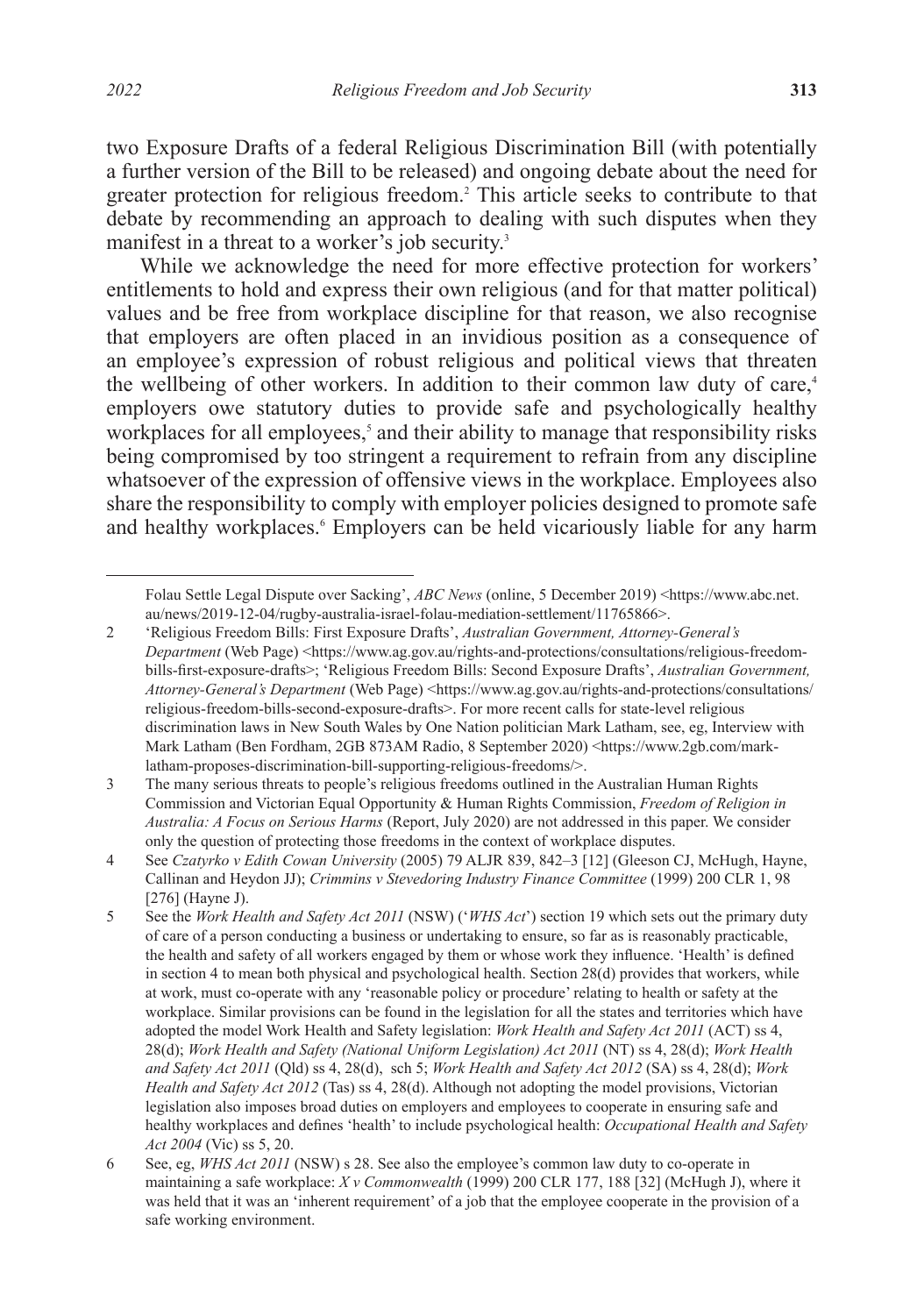inflicted by a co-worker in connection with employment if that harm flows from breach of the harassment provisions or general non-discrimination obligations in anti-discrimination legislation,<sup>7</sup> so employers do have a responsibility to take reasonable steps to manage their workplace culture through the promulgation of appropriate workplace conduct policies. While there is general support for the reform of federal anti-discrimination laws to address the absence of protections for religious discrimination in the federal sphere, there are concerns that the way in which the proposals have been framed could encroach on other human rights protections and override existing anti-discrimination laws.<sup>8</sup> Hence we do not regard the type of legislative approach advocated in the Exposure Drafts of the Bill<sup>9</sup> as an effective way of addressing the challenges faced by employers. In our view, a more effective solution for workplace disputes over this issue would be to expand the jurisdiction of the Fair Work Commission to deal with these issues as a matter of conciliation and arbitration for a 'fair go all round',10 much in the way that the Fair Work Commission presently manages its unfair dismissal jurisdiction, $<sup>11</sup>$  and</sup> its more recently introduced workplace bullying jurisdiction.12 This approach to resolving disputes may provide more effective protection for workers expressing religious and political commitments than are presently available under the General Protections provisions in the *Fair Work Act 2009* (Cth) (*'Fair Work Act'*),<sup>13</sup> because the way those provisions have been interpreted by the High Court of Australia has tended to favour employers' rights to manage their own workplaces.14 We unpack this argument in several sections following.

In Part II, we begin by relating the tale of the Israel Folau matter, as an illustration of two things. First, the Folau story demonstrates the way in which values may clash: sincerely expressed religious views are capable of causing affront to the sensibilities of others in the workplaces, and can (in some cases) also threaten the viability of an employer's business. We note several similar cases where the robust expression of religious or political views has generated litigation over a person's entitlement to job security. Secondly, the Folau litigation demonstrates how these kinds of contests are presently managed under Australian

11 *Fair Work Act 2009* (Cth) pt 3-2.

<sup>7</sup> See, eg, *Sex Discrimination Act 1984* (Cth) s 106.

<sup>8</sup> See, eg, Australian Human Rights Commission, Submission to the Attorney-General's Department, *Consultation on Religious Freedom Bills* (27 September 2019) <https://www.ag.gov.au/sites/default/ files/2020-05/Australian%20Human%20Rights%20Commission.pdf>.

<sup>9</sup> For related developments in the state of NSW, see the Private Members' Bill tabled by Mark Latham: Anti-Discrimination Amendment (Religious Freedoms and Equality) Bill 2020 (NSW).

<sup>10</sup> This expression, which encapsulates the fundamental object of unfair dismissal laws, was first used in *Re Loty and Holloway v Australian Workers' Union* [1971] AR (NSW) 95, 99 (Sheldon J) ('*Re Loty*').

<sup>12</sup> Ibid pt 6-4B.

<sup>13</sup> Ibid pt 3-1. See also Allison Ballard and Patricia L Easteal, 'Mapping the Legal Remedy Pathways for Workplace Bullying: A Preliminary Overview' (2014) 39(2) *Alternative Law Journal* 94; Jack de Flamingh, 'FWC's Anti-Bullying Jurisdiction: Is It Working?' (2015) 16 *Law Society of New South Wales Journal* 80.

<sup>14</sup> The key decisions, *Board of Bendigo Regional Institute of Technical and Further Education v Barclay* (2012) 248 CLR 500 and *Construction, Forestry, Mining and Energy Union v BHP Coal Pty Ltd* (2014) 253 CLR 243 ('*BHP Coal*'), are noted below.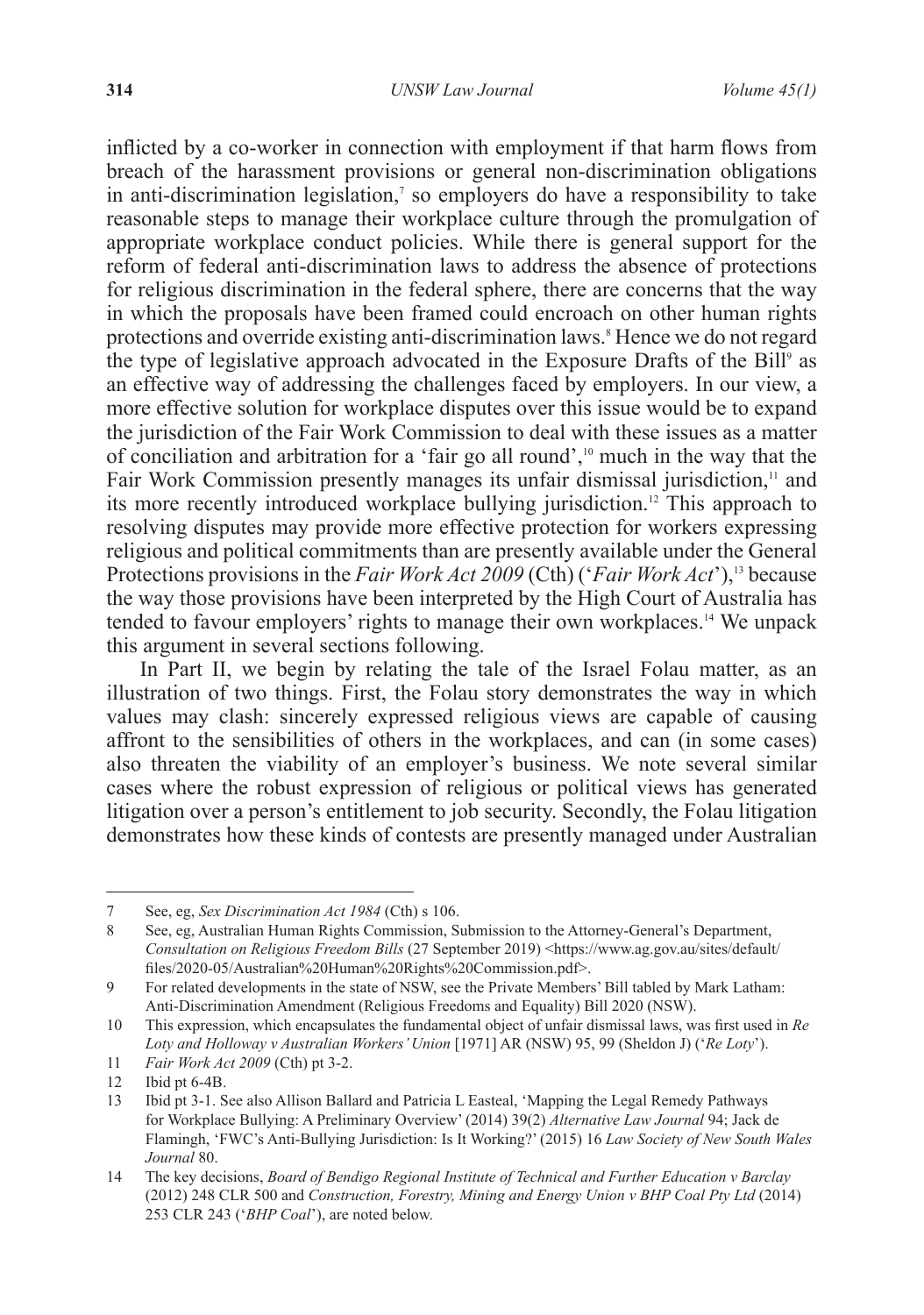workplace laws, as a claim that an employer has taken adverse action against an employee for a prohibited reason, without lawful excuse. We explain why this avenue for litigating these kinds of claims has proven to be largely unproductive for employees.

In Part III, we consider the aspects of the proposed Religious Discrimination Bill 2019 (Cth) that would affect employers' obligations and employees' rights, in order to show that this solution to the problem would not necessarily produce favourable outcomes for all employees in any case and may permit further discriminatory conduct against other vulnerable groups in workplaces. In Part IV, we turn our attention to the way that the Fair Work Commission manages unfair dismissal and workplace bullying complaints and suggest that these processes which are directed to finding a 'fair go all round' have the potential to recognise and balance the respective interests of all parties to these disputes: the employer, the outspoken employee, and others at the workplace affected by the conflict. We justify this view by (limited) reference to some of the jurisprudence of the European Court of Human Rights and decisions of the Employment Tribunal in the United Kingdom ('UK') on these kinds of matters, not for the purpose of commenting on that jurisprudence per se, but for the contribution it makes to an understanding of the concept of proportionality in managing disputes between various rightsholders.<sup>15</sup> In Part  $\hat{V}$ , we note some important qualifications to the current unfair dismissal provisions that would be necessary to widen access to this jurisdiction to all employees and other workers affected by these kinds of disputes. And finally, we offer some concluding observations in Part VI.

# **II RUGBY AUSTRALIA'S OFF-FIELD CONTEST**

Rugby Australia found itself at the centre of the debate about religious freedom in Australia when it purported to discipline one of its star players, Israel Folau, for posting a meme on a social media site that indicated that homosexuals would burn in hell, along with a list of other 'sinners'.16 Rugby Australia's action followed a media storm, in which some commentators castigated Folau for expressing noninclusive views, and some claimed that sponsors would withdraw support from Rugby Australia unless it disciplined him.<sup>17</sup> Faced with such public outrage from

<sup>15</sup> Readers interested in the European Court of Human Rights jurisprudence on these issues will find valuable insights in Hugh Collins, 'The Protection of Civil Liberties in the Workplace' (2006) 69(4) *Modern Law Review* 619; Virginia Mantouvalou, 'Human Rights and Unfair Dismissal: Private Acts in Public Spaces' (2008) 71(6) *Modern Law Review* 912; Astrid Sanders, 'The Law of Unfair Dismissal and Behaviour Outside Work' (2014) 34(2) *Legal Studies* 328; Paul Wragg, 'Free Speech Rights at Work: Resolving the Differences Between Practice and Liberal Principle' (2015) 44(1) *Industrial Law Journal* 1. We are grateful to an anonymous reviewer for alerting us to a case in the United States of America, *Buonanno v AT&T Broadband LLC*, 313 F Supp 2d 1069 (D Colo, 2004), which also addresses these issues, however, we will not deal in this article with United States jurisprudence, given its complexity.

<sup>16</sup> See Clench (n 1) for a picture of the meme.

<sup>17</sup> See Max Mason, 'Rugby Australia Does the Right Thing by Sponsors', *Financial Review* (online, 8 May 2019) <https://www.afr.com/companies/media-and-marketing/israel-folau-rugby-australiadoes-the-right-thing-by-sponsors-20190508-p51lbk>; Daisy Doctor, 'Qantas Reconsiders Wallabies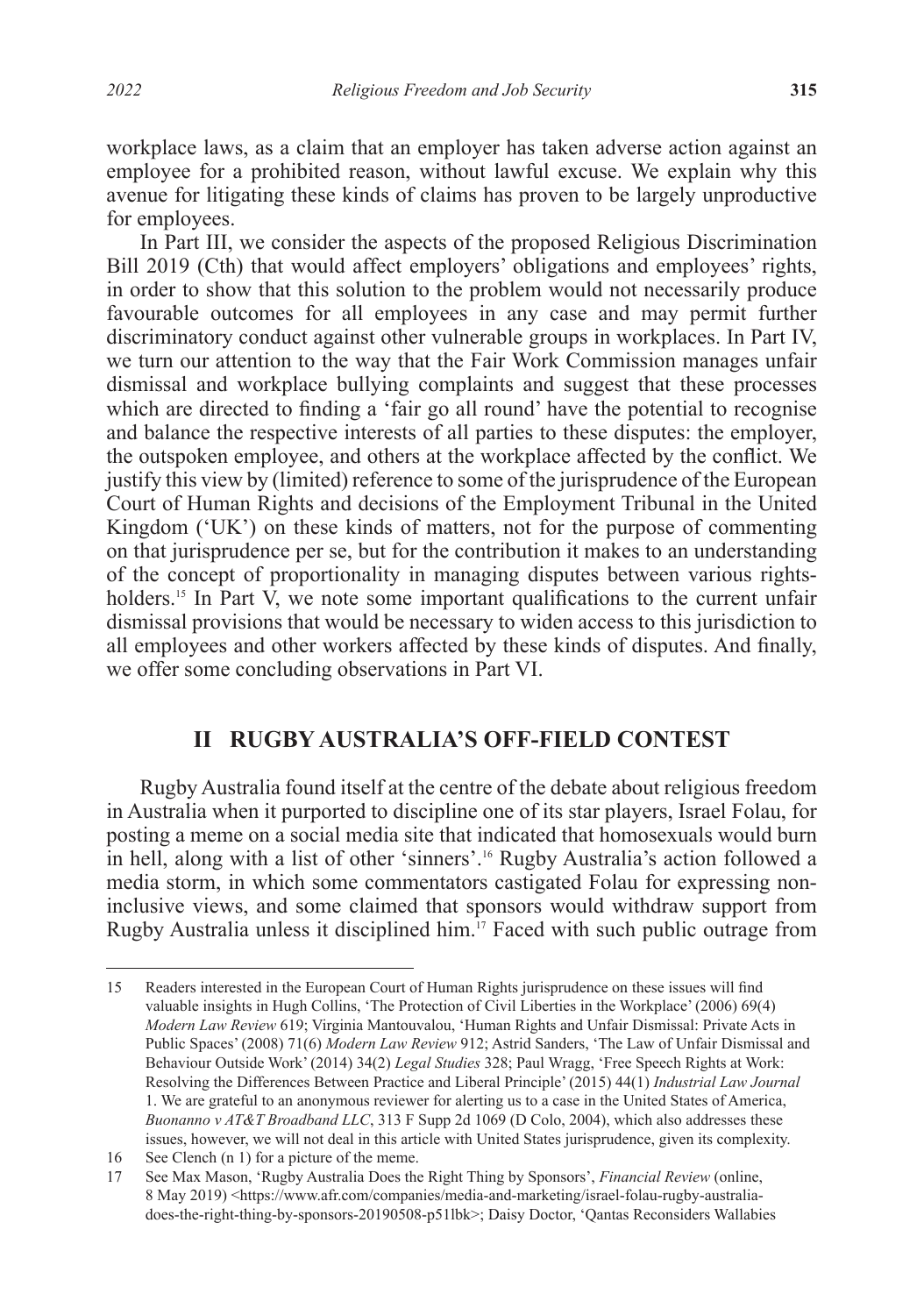fans and sponsors, Rugby Australia initiated disciplinary proceedings against Folau. From Rugby Australia's point of view, the matter raised serious concerns about its ability to manage its business reputation, its relationships with fans and sponsors, and its commitment to social inclusion, including support for those people involved in the sport who were seriously upset by the publication of homophobic views by such a high-profile ambassador for the sport.<sup>18</sup> This kind of adverse publicity can be very damaging to an organisation. There is a social media organisation, known as 'Sleeping Giants', that makes it its business to publicise the names of sponsors of organisations that appear to tolerate racist, homophobic and misogynist views.19 This group campaigned against former 2GB radio broadcaster, Alan Jones, following his vitriolic attack on New Zealand's Prime Minister, Jacinda Ardern.20 From the point of view of protecting business reputation and financial viability, it is not unreasonable for employers to take notice of these kinds of challenges.

From a legal point of view, Rugby Australia relied on what it claimed to be express contractual rights. Rugby Australia relied on a term in Folau's player contract that required him to abide by a Code of Conduct containing (among an extensive catalogue of provisions) prohibitions on using social media to disseminate homophobic views in contradiction of the inclusive values of Rugby Australia. The individual player contract was a standard form contract, negotiated collectively between Rugby Australia, its member clubs in each state, and the Rugby Union Players Association ('RUPA') representing the employed players. It was also a term of this player contract that Rugby Australia should refer any allegation of breaches of the Code of Conduct to a CCT, comprised of three members, one representing Rugby Australia, one representing RUPA, and one independent member. The CCT determined that Folau had committed a 'high level' breach of the code, and recommended termination of his employment as the appropriate sanction. Rugby Australia promptly implemented this advice and terminated Folau's contract, whereupon Folau commenced litigation alleging, among other

Sponsorship after Player's Homophobic Comments', *B&T* (Blog Post, 9 April 2018) <https://www. bandt.com.au/qantas-reconsiders-israel-falou-sponsorship-homophobic-comments/>. There was also considerable media support for Folau's right to express his religiously based views, and the debate continued until after Folau withdrew his claim for an undisclosed settlement: see, eg, Brad Norington and Nick Tabakoff, 'Clerics Back Folau "Free Speech"', *The Australian* (online, 10 April 2018) <https:// www.theaustralian.com.au/sport/rugby-union/clerics-back-israel-folaus-right-to-free-speech/news-story/ d98df5f986e2bd19809feb3b643d484a>; Crispin Hull, 'Israel Folau and the Importance of Protecting Free Speech', *The Canberra Times* (online, 20 April 2019) <https://www.canberratimes.com.au/story/6079801/ the-importance-of-protecting-free-speech/>.

<sup>18</sup> See, eg, Interview with Andy Brennan (Monique Schafter, *ABC News*, 3 September 2019) <https://www. abc.net.au/news/2019-09-03/andy-brennan-openly-gay-israel-folau-awful-comments/11474590>.

<sup>19</sup> See 'Sleeping Giants Oz (@slpng\_giants\_oz)', *Twitter* (Web Page) <https://twitter.com/slpng\_giants\_oz>.

<sup>20</sup> See Lindsay Bennett, 'Activist Group Sleeping Giants Targets Alan Jones Advertisers', *AdNews* (online, 9 October 2018) <https://www.adnews.com.au/news/activist-group-sleeping-giants-targets-alan-jonesadvertisers>; Jenny Noyes, 'Alan Jones Losing More Advertisers in Wake of Attack on Jacinda Ardern', *The Sydney Morning Herald* (online, 19 August 2019) <https://www.smh.com.au/entertainment/tv-andradio/alan-jones-losing-more-advertisers-in-wake-of-attack-on-jacinda-ardern-20190819-p52iip.html>.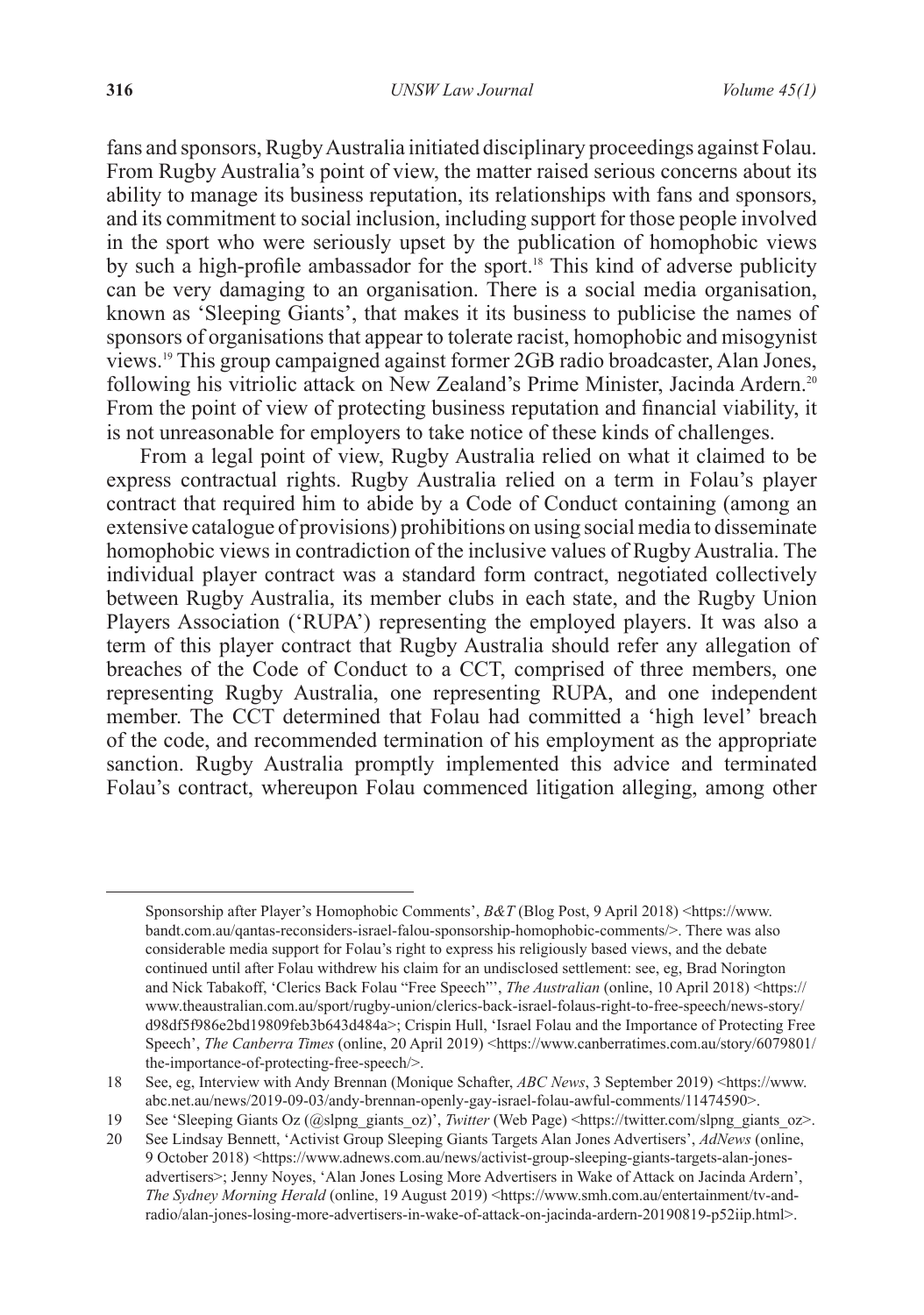things, breach of *Fair Work Act* section 772, which prohibits unlawful termination of employment on discriminatory grounds.<sup>21</sup>

#### **A Why 'Unlawful' Dismissal?**

The *Fair Work Act* purports to protect employees from discriminatory treatment at work by providing a series of 'general protections' against adverse action because they have exercised a workplace right or manifest a protected characteristic.<sup>22</sup> Section 351 of the *Fair Work Act* lists a range of protected characteristics, most of which are also protected by a range of state and federal anti-discrimination laws.<sup>23</sup> For our purposes, the list in section 351 includes religion and political opinion, and also sexual orientation. Importantly, for the Israel Folau story, however, religion is not presently included among the protected characteristics in the *Anti-Discrimination Act 1977* (NSW).<sup>24</sup>

Part 3-1 of the *Fair Work Act* is underpinned (largely) by the corporations power in the *Australian Constitution*, so its provisions apply only to national system employers and their employees.<sup>25</sup> In order to retain the comprehensive protections against unlawful dismissal for discriminatory reasons that were contained in earlier iterations of the federal industrial legislation,<sup>26</sup> the *Fair Work Act* includes provisions in part 6-4 that extend protection from 'unlawful dismissal' to nonnational system employees. This part of the *Fair Work Act* is underpinned by the external affairs power in the *Australian Constitution* (section 51(xxix)), because it purports to give effect to Australia's obligations under a number of International

<sup>21</sup> Isileli 'Israel' Folau, 'Alleged Unlawful Termination of Employment', Application in *Isileli ('Israel') Folau v Rugby Australia & Anor*, MLG2486/2019, 31 July 2019.

<sup>22</sup> Key provisions in part 3-1 include: section 340, which states the prohibition on taking adverse action against a person because of their workplace right; section 342, which defines 'adverse action'; and section 361, which provides for a reversed burden of proof.

<sup>23</sup> See, eg, *Racial Discrimination Act 1975* (Cth), *Sex Discrimination Act 1984* (Cth), *Disability Discrimination Act 1992* (Cth), and *Age Discrimination Act 2004* (Cth) at the federal level, and the following state enactments: *Discrimination Act 1991* (ACT) s 7; *Anti-Discrimination Act 1977* (NSW); *Anti-Discrimination Act 1992* (NT) s 19; *Anti-Discrimination Act 1991* (Qld) s 7; *Equal Opportunity Act 1984* (SA); *Anti-Discrimination Act 1998* (Tas) s 16; *Equal Opportunity Act 2010* (Vic) s 6; *Equal Opportunity Act 1984* (WA).

<sup>24</sup> Coverage in NSW is limited to ethno-religious origin: *Anti-Discrimination Act 1977* (NSW) s 4. On proposed reforms, see Anti-Discrimination Amendment (Religious Freedoms and Equality) Bill 2020 (NSW) and the inquiry of the Joint Select Committee on the Anti-Discrimination Amendment (Religious Freedoms and Equality) Bill 2020: 'Joint Select Committee on the Anti-Discrimination Amendment (Religious Freedoms and Equality) Bill 2020 (NSW)', *Parliament of New South Wales*  (Web Page) <https://www.parliament.nsw.gov.au/committees/listofcommittees/Pages/committee-details. aspx?pk=267>.

<sup>25</sup> National system employers include all foreign, trading, and financial corporations and any employer included in the national system as a consequence of states referring industrial matters to the Commonwealth, but there are still some gaps in coverage. For an understanding of the constitutional complexity of the coverage of the *Fair Work Act 2009* (Cth), see Rosemary Owens, 'Unfinished Constitutional Business: Building a National System to Regulate Work' (2009) 22(3) *Australian Journal of Labour Law* 258.

<sup>26</sup> *Workplace Relations Act 1996* (Cth) s 659(1).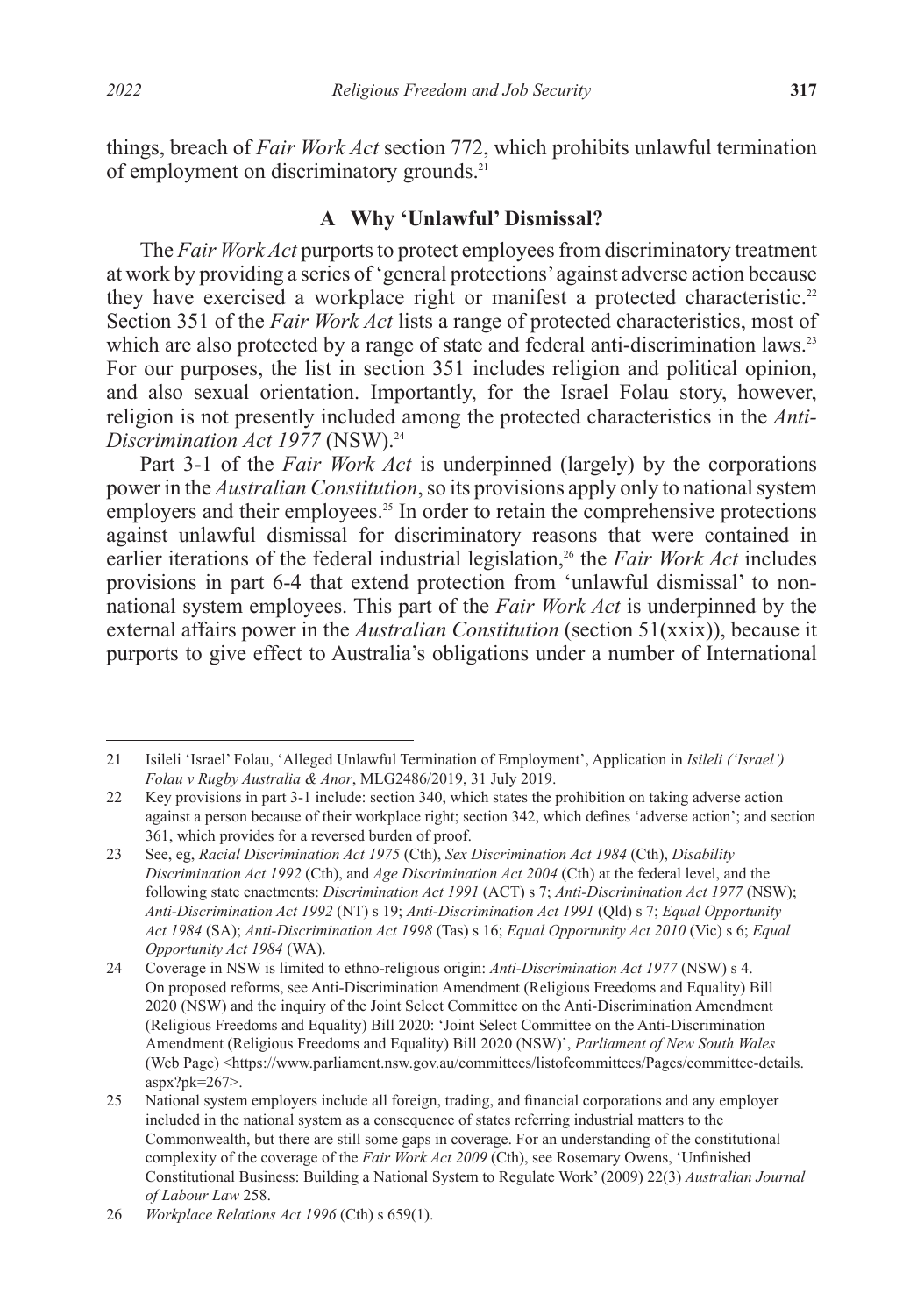Labour Organisation conventions.<sup>27</sup> Israel Folau is likely to have framed his claim as a breach of section 772 of the Act, even though he was clearly employed by a national system employer, because his advisers were concerned about the risk that Rugby Australia would seek to raise a defence under the *Fair Work Act* section  $351(2)$ (a) which exempts any conduct that is not unlawful in the place in which the conduct occurred. Since the conduct occurred in New South Wales ('NSW'), and religion was not a protected characteristic under the *Anti-Discrimination Act 1977* (NSW), it is possible that Rugby Australia would have sought to defend its action on the basis that its conduct was not unlawful in the place in which it occurred. This defence is not available for an alleged breach of section 772.

This particularly peculiar defence in section 351(2)(a) of the *Fair Work Act* was not part of earlier federal workplace legislation.<sup>28</sup> It has caused some difficulty for employees in a number of cases. For example, it was assumed in *McIntyre v Special Broadcasting Services Corporation*<sup>29</sup> that a journalist who was dismissed for expressing objectionable political opinions about the sacred Australian holiday of Anzac Day could not bring a General Protections claim under section 351 against his employer because political opinion was not a protected characteristic in NSW.<sup>30</sup> This view was also taken in *Rumble v The Partnership* ('*Rumble*'),<sup>31</sup> concerning a legal consultant dismissed for expressing political opinions contrary to the interests of the firm's clients. In that case, Perram J held that if the adverse action complained of had taken place in NSW, the defence in section  $351(2)(a)$ would have applied, because Dr Rumble's political opinion was not a protected characteristic under the *Anti-Discrimination Act 1977* (NSW).32 'If an action is not proscribed by any anti-discrimination law then plainly the action is not unlawful.'33

 On the other hand, Manousaridis J, in *Cameron v Goldwind Australia Pty Ltd*, has taken the view that section  $351(2)(a)$  only excludes conduct where the state law contains an express exemption for certain otherwise discriminatory conduct.<sup>34</sup> This was, however, an interlocutory injunction case before the Federal Circuit Court

<sup>27</sup> *Discrimination (Employment and Occupation) Convention (No 111)*, opened for signature 25 June 1958, 362 UNTS 31 (entered into force 15 June 1960); *Workers with Family Responsibilities Convention (No 156)*, opened for signature 23 June 1981, 1331 UNTS 295 (entered into force 11 August 1983); *Termination of Employment Convention (No 158)*, opened for signature 22 June 1982, 1412 UNTS 159 (entered into force 24 November 1985); *Termination of Employment Recommendation (No 166)* (22 June 1982); *Fair Work Act 2009* (Cth) s 771.

<sup>28</sup> *Workplace Relations Act 1996* (Cth) s 659(2). The only defences in sections 659(3) and 659(4) were for 'inherent requirements of the particular position', and the special exemption permitting religious organisations to discriminate in order to protect the sensibilities of adherents to their faith.

<sup>29</sup> [2015] FWC 6768, [30]–[38] (Commissioner Cambridge) ('*McIntyre*').

<sup>30</sup> *McIntyre* [2015] FWC 6768 was also settled prior to final determination. See also Lisa Visentin and Louise Hall, 'Sacked Reporter Scott McIntyre and SBS Resolve Dispute over Anzac Day Tweets', *The Sydney Morning Herald* (online, 11 April 2016) <https://www.smh.com.au/business/companies/sackedreporter-scott-mcintyre-and-sbs-resolve-dispute-over--anzac-day-tweets-20160411-go37vt.html>.

<sup>31</sup> (2019) 289 IR 72 ('*Rumble*'); upheld on appeal to a full bench of the Federal Court of Australia: *Rumble v The Partnership* (2020) 275 FCR 423 ('*Rumble Appeal*').

<sup>32</sup> *Rumble* (2019) 289 IR 72, 99–100 [141]–[143] (Perram J).

<sup>33</sup> Ibid 100 [142] (Perram J). Justice Perram cited paragraph [220] of the supplementary Explanatory Memorandum to the Fair Work Bill 2008 (Cth) as justification for this interpretation.

<sup>34</sup> [2019] FCCA 1541 [43].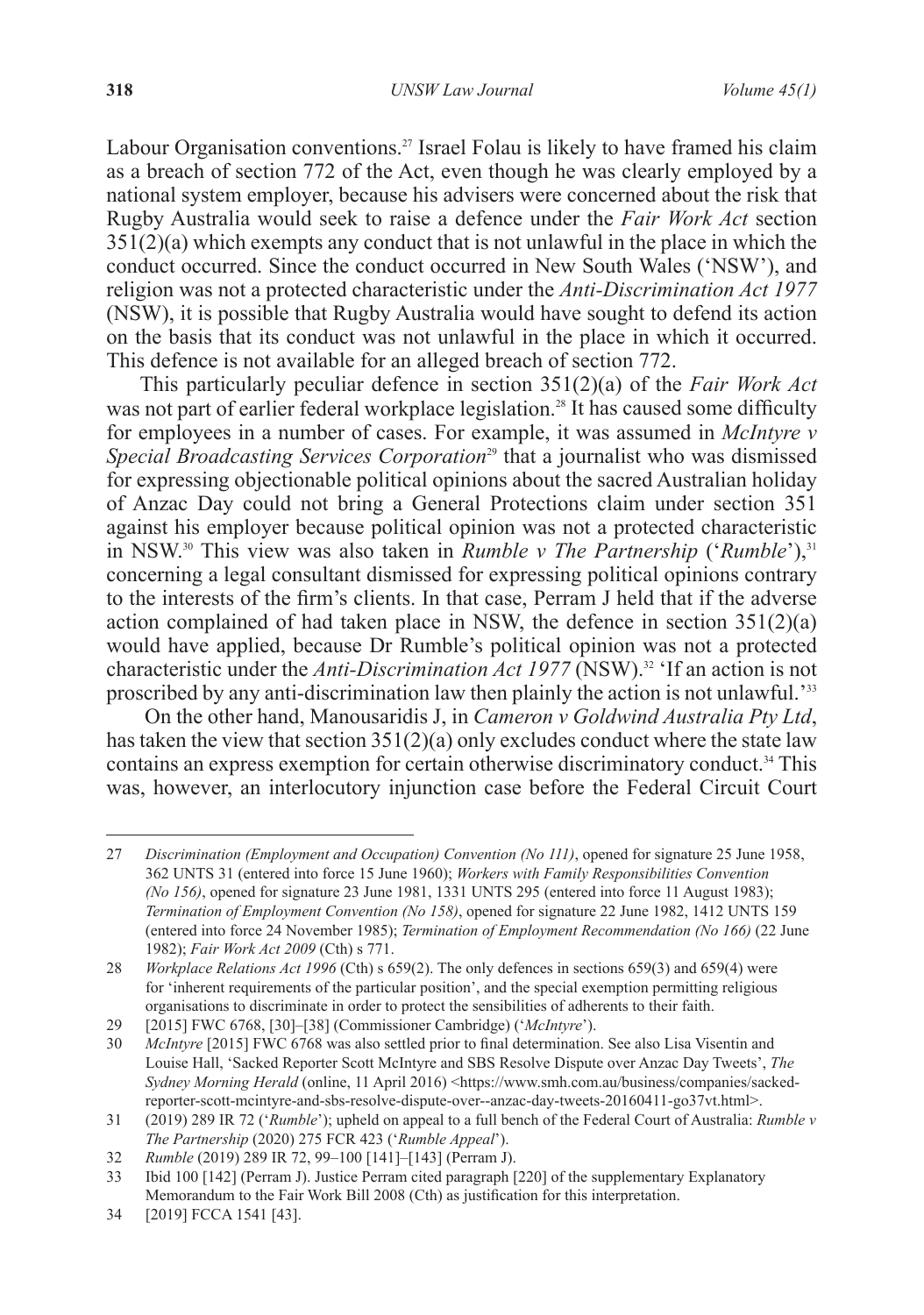and no injunction was ordered in any event, so the safest option for employees in NSW and South Australia, where the anti-discrimination legislation does not protect religion or political opinion, is to proceed with a claim under section 772.<sup>35</sup>

### **B A More Serious Gap in the General Protections**

The risk that Rugby Australia might rely successfully on a defence under section 351(2)(a) was not, in our view, the most significant risk to Israel Folau's prospects of success, had he continued with his claim instead of accepting a settlement. More serious was the risk that Rugby Australia could establish that it did not take adverse action against him 'because' of his religious views. Clearly, Folau was dismissed as a consequence of expressing his religiously motivated views about homosexual people being destined for hell. Had he refrained from expressing those views, he would not have lost his place on the team. This, however, is not the test for establishing a General Protections claim. Rather, the court interrogates the reasons that the decision-maker has given about their motivation for taking adverse action, and if they can provide a credible reason that does not include a prohibited reason, they will have satisfied their reverse burden of proof in section 361 of the *Fair Work Act*. Where employers have been able to establish that their reason for disciplining an employee was the employee's breach of a code of conduct, employers have escaped liability for breach of the General Protections.<sup>36</sup>

The cases involving the exercise of rights to engage in industrial activity provide the most cogent illustrations of the operation of the General Protections, and their weakness in the face of a contest with an employer's contractual code of conduct. The High Court of Australia has already determined, in a case concerning the protection in section 346 of the *Fair Work Act* of the right to engage in industrial activities, that an employer did not take impermissible adverse action when it dismissed a unionist for holding up a sign condemning 'scabs' on the grounds that this constituted a flagrant breach of the employer's workplace civility policy.37 Ever since the High Court decision in *Board of Bendigo Regional Institute of Technical and Further Education v Barclay* ('*Barclay*'),38 which also concerned an employee dismissed as a consequence of, but not 'because of', his conduct as a union official, the focus in adverse action cases has been on the subjective reasons given by the decision-maker for their conduct.<sup>39</sup>

<sup>35</sup> For this advice, see Fair Work Commission, 'Benchbook: General Protections' (Benchbook, July 2021) 101. See also Belinda Smith, 'Anti-Discrimination Law' in Carolyn Sappideen, Paul O'Grady and Joellen Riley (eds), *Macken's Law of Employment* (Thomson Reuters, 8<sup>th</sup> ed, 2016) 645 [15.280].

<sup>36</sup> See, eg, *BHP Coal* (2014) 253 CLR 243.<br>37 Ibid 247 [3] (French CJ and Kiefel J).

Ibid 247 [3] (French CJ and Kiefel J).

<sup>38</sup> (2012) 248 CLR 500.

<sup>39</sup> For more detailed analyses of these provisions, see Anna Chapman, Kathleen Love and Beth Gaze, 'The Reverse Onus of Proof Then and Now: The *Barclay* Case and the History of the *Fair Work Act's* Union Victimisation and Freedom of Association Provisions' (2014) 37(2) *University of New South Wales Law Journal* 471; Beth Gaze, Anna Chapman and Adriana Orifici, 'Evaluating the Adverse Action Provisions of the *Fair Work Act:* Equally Thwarted?' in John Howe, Anna Chapman and Ingrid Landau (eds), *The Evolving Project of Labour Law: Foundations, Development and Future Research Directions* (Federation Press, 2017) 88; Liam Meagher, 'Australian Courts' Approaches to Unconscious Direct Discrimination and Adverse Action' (2017) 30(1) *Australian Journal of Labour Law* 1; Joellen Riley, 'General Protections: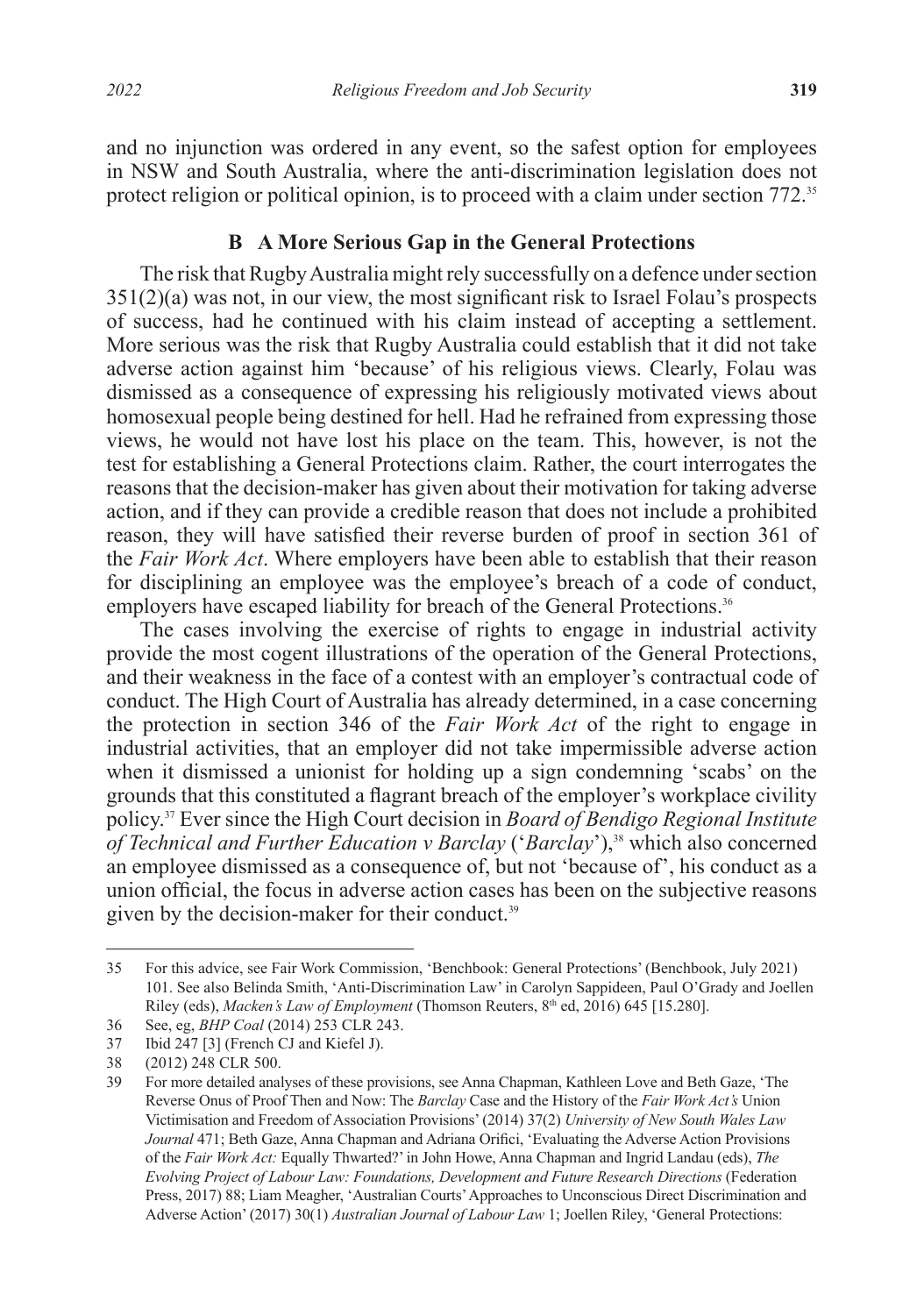*Rumble* illustrates the focus on the employer's subjective reasons in determining whether adverse action has been taken for a prohibited reason in a case involving the expression of a political opinion.<sup>40</sup> Dr Gary Rumble was employed as a consultant to a firm of solicitors, $\frac{1}{41}$  and in that capacity he had undertaken a review of sexual misconduct in the defence forces.<sup>42</sup> Over a course of years, he became concerned that the government had not taken adequate steps to address the findings of his report.43 He began to make comments in the media (including on a television program) criticising the Department of Defence, who continued to be a client of the firm.44 He claimed that he was making these comments in his private capacity, and not as a member of the firm. Nevertheless, the managing partner of the firm issued a direction that he should not make media comments at all without first seeking permission, and in any event, should not make public comments critical of the firm's clients. The firm promulgated a new media comment policy in response to Dr Rumble's conduct, but Dr Rumble continued to ignore the policy, claiming a personal right to make comments in his private capacity.45 Ultimately, his contract with the firm was terminated, for 'repeatedly disobey[ing] a reasonable direction to cease from criticising the firm's clients'.46 Justice Perram recognised that Dr Rumble's contravention of the media policy 'was constituted by his expression of political opinion', so as a matter of fact, his political expression caused his dismissal.47 Nevertheless, that was not the relevant enquiry. The question to be answered was, what was the subjective mental state of the decision maker who took the adverse action? Which characterisation of the conduct actuated the decision maker?48 In this case, it was the characterisation of the conduct as a breach of the firm's media comment policy. It is difficult to imagine that the case between Folau and Rugby Australia would have been determined differently from this case, so long as Rugby Australia could present a convincing argument that its decisionmaker was motivated only by a concern to enforce its contractual code of conduct which, on its face, made no mention of religion.

The consistent line of authority following *Barclay* and *BHP Coal* means that employers will frequently avoid a finding that they have breached the General Protections, because they will be able to point to a legitimate subjective reason for taking adverse action, even when the reason is simply an alternative characterisation of the employee's exercise of a workplace right or freedom.49 On the whole, the General Protections provisions have proven to be a considerable disappointment

46 Ibid 76 [14].

48 Ibid.

Industrial Activities and Collective Bargaining' in Shae McCrystal, Breen Creighton and Anthony Forsyth (eds), *Collective Bargaining under the Fair Work Act* (Federation Press, 2018) 162; Anna Chapman, 'Part 3-1, Adverse Action and Equality' (2020) 33(1) *Australian Journal of Labour Law* 107.

<sup>40</sup> *Rumble* (2019) 289 IR 72.

<sup>41</sup> Ibid 73 [1] (Perram J).

<sup>42</sup> Ibid 74 [7].

<sup>43</sup> Ibid 85–6 [67]–[70].

<sup>44</sup> Ibid 88 [80].

<sup>45</sup> Ibid 90–1 [96]–[97].

<sup>47</sup> Ibid 97–8 [132].

<sup>49</sup> See also *Construction, Forestry, Mining and Energy Union v Endeavour Coal Pty Ltd* (2015) 231 FCR 150.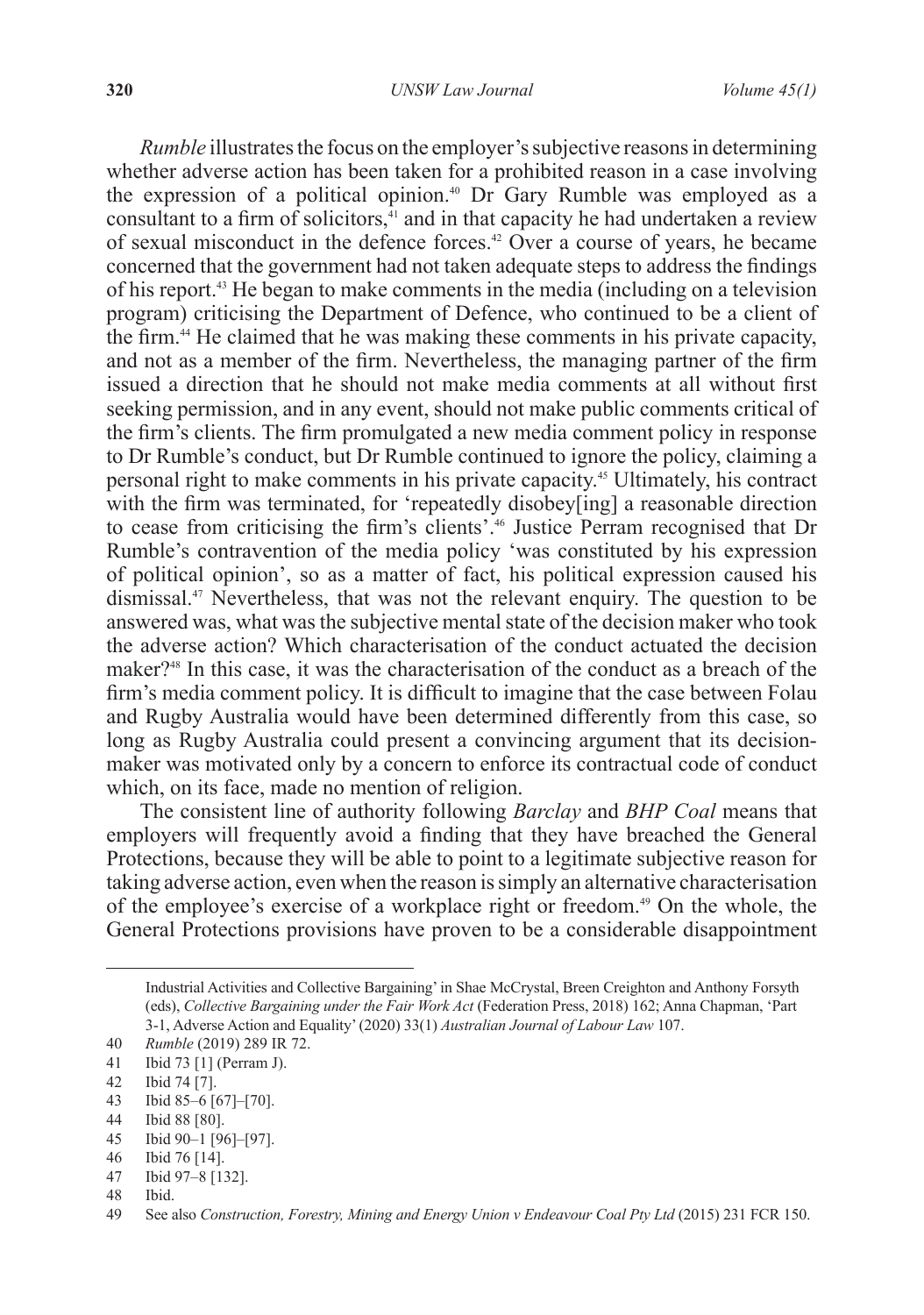for employee advocates hoping to see some genuine protection for employees' workplace rights, including claimed rights to express unpopular religious and political views.<sup>50</sup>

## **III NEW FEDERAL PROVISIONS TO DEAL SPECIFICALLY WITH RELIGIOUS DISCRIMINATION**

### **A Existing Discrimination Laws**

In the middle of the Folau drama, the Morrison Coalition Government tabled a Religious Discrimination Bill 2019 (Cth), intending to add statutory protection against religious discrimination to the suite of federal anti-discrimination statutes purporting to protect citizens from discrimination on various grounds in all aspects of life, and not only at work. As an alternative to bringing a General Protections claim under the *Fair Work Act,* employees complaining of discriminatory treatment because of their race, sex, age or disability also have the option to pursue a complaint to the Australian Human Rights Commission.<sup>51</sup> A patchwork of state anti-discrimination laws also gives rise to other avenues of redress.52 The Federal Parliament has introduced new attributes to the scope of legislative protection from discrimination in a piecemeal manner over time, commencing with race in 1975,<sup>53</sup> sex in 1984,<sup>54</sup> disability in 1992,<sup>55</sup> age in 2004<sup>56</sup> and finally sexual orientation, gender identity and intersex status in amendments to the *Sex Discrimination Act 1984* (Cth) ('*Sex Discrimination Act*') in 2013.57

The latter constellation of protected attributes (sexual orientation, gender identity and intersex status)<sup>58</sup> are particularly relevant to the Religious Discrimination Bill 2019 (Cth), because some forms of robust expression of certain religiously motivated opinions in a workplace context may constitute discrimination or sexual harassment under the *Sex Discrimination Act*, and trigger the vicarious liability provisions, sheeting responsibility for that conduct back to the employer. The *Sex Discrimination Act* section 106 provides that an employer is liable for acts done by an employee 'in connection with' their employment. This statutory expression has been held to capture a broader range of conduct than vicarious liability under the common law for conduct 'in the course of' employment.<sup>59</sup> An employer could

<sup>50</sup> See above the commentary noted at n 39.

<sup>51</sup> *Australian Human Rights Commission Act 1986* (Cth), ss 3, 46P.

<sup>52</sup> Space here precludes a full discussion of all state enactments. For a useful table showing all state legislation and the attributes protected in each jurisdiction, see Beth Gaze and Belinda Smith, *Equality and Discrimination Law in Australia: An Introduction* (Cambridge University Press, 2017) 295–307.

<sup>53</sup> *Racial Discrimination Act 1975* (Cth).

<sup>54</sup> *Sex Discrimination Act 1984* (Cth).

<sup>55</sup> *Disability Discrimination Act 1992* (Cth).

<sup>56</sup> *Age Discrimination Act 2004* (Cth).

<sup>57</sup> Inserted into the *Sex Discrimination Act 2004* (Cth) by *Sex Discrimination Amendment (Sexual Orientation, Gender Identity and Intersex Status) Act 2013* (Cth).

<sup>58</sup> *Sex Discrimination Act 1984* (Cth) ss 5A–5C.

<sup>59</sup> See, eg, *South Pacific Resort Hotels v Trainor* (2005) 144 FCR 402, which concerned alleged sexual harassment occurring after work hours in accommodation provided by the employer.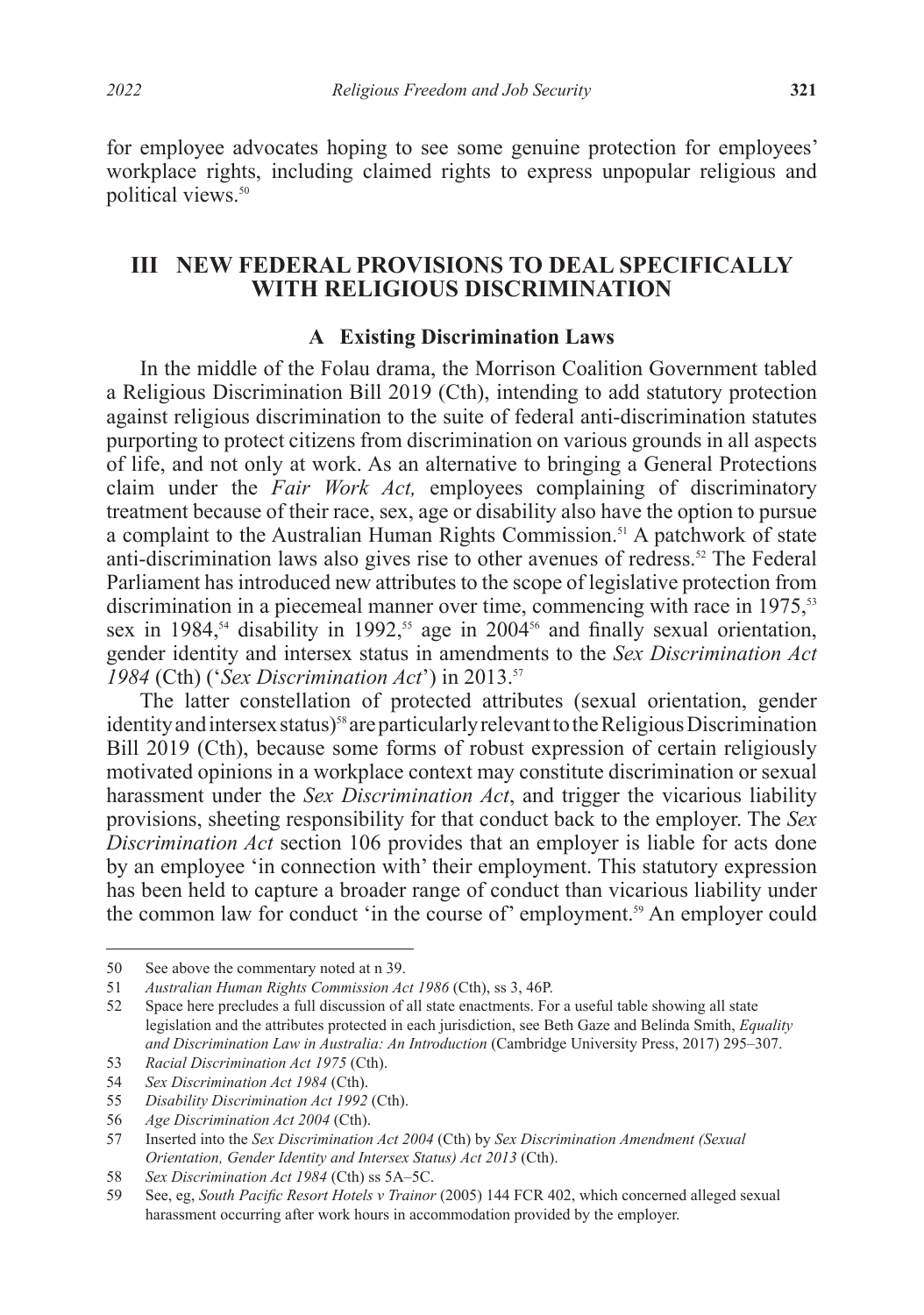be found to be vicariously liable for discrimination or harassment engaged in by employees expressing religiously based antagonism towards others because of their sexual orientation, gender identity or intersex status. An employer can defend a vicarious liability claim by showing they took 'all reasonable steps' to prevent the conduct in question.<sup>60</sup> Promulgating and enforcing workplace codes of conduct is one way employers may show that they have taken such steps.<sup>61</sup> However, if protections for religious discrimination were enacted based on the approach in these Bills, the ability to enforce codes of conduct of this nature would be diminished (discussed below).

### **B Religious Discrimination Bill 2019 (Cth)**

The Religious Discrimination Bill 2019 (Cth) proposed at the end of 2019 would have provided employees who have been disciplined for holding or expressing religious commitments with an alternative avenue for complaint in the federal system. There have to date been two iterations of the Bill released for public comment. Our observations, which are necessarily tentative given that consultation processes have been undertaken on two Draft Exposure Bills and no final version has yet been tabled in Parliament, focus on the later version released on 10 December 2019.

The enactment of a legislative proscription of religious discrimination is generally a welcome development in the evolution of federal anti-discrimination laws and has a sound basis for implementation under article 26 of the *International Covenant on Civil and Political Rights* ('*ICCPR*'). Overall, while the prospect of a federal statute outlawing religious-based discrimination is not particularly controversial in itself, the drafting of this particular Bill provoked considerable controversy and many submissions from interested parties.<sup>62</sup> At the heart of the controversy is whether the proposed law strikes an appropriate balance with other protected rights (such as sexual orientation, gender identity and intersex status) and whether it would excuse discrimination by faith-based organisations and individuals against others, who would otherwise be protected under other federal, state and territory discrimination laws. Space does not permit interrogation of the full range of complex questions raised by the Bill. We mention only those aspects of the most recent draft that speak to the contest between an employer's claim of a right to govern their own workplaces in the interests of psychological health and

<sup>60</sup> *Sex Discrimination Act 1984* (Cth) s 106(2).

<sup>61</sup> For example, in *Naidu v Group 4 Securitas Pty Ltd* [2005] NSWSC 618, [228], [305], Adams J relied on the employer's failure to adequately enforce a workplace bullying policy by providing clear procedures for reporting breaches to support a finding that the employer was liable for breach of a duty of care to an employee. See also *Richardson v Oracle Corporation Australia Pty Ltd* [2014] FCAFC 82.

<sup>62</sup> For submissions on the first and second draft Bills, see 'Submissions Received for the Religious Freedom Bills: First Exposure Drafts Consultation', *Australian Government* (Web Page, 24 March 2020) <https:// www.ag.gov.au/rights-and-protections/publications/submissions-received-religious-freedom-billsfirst-exposure-drafts-consultation>; 'Submissions Received for the Religious Freedom Bills – Second Exposure Drafts Consultation', *Australian Government* (Web Page, 3 March 2020) <https://www.ag.gov. au/rights-and-protections/publications/submissions-received-religious-freedom-bills-second-exposuredrafts-consultation>.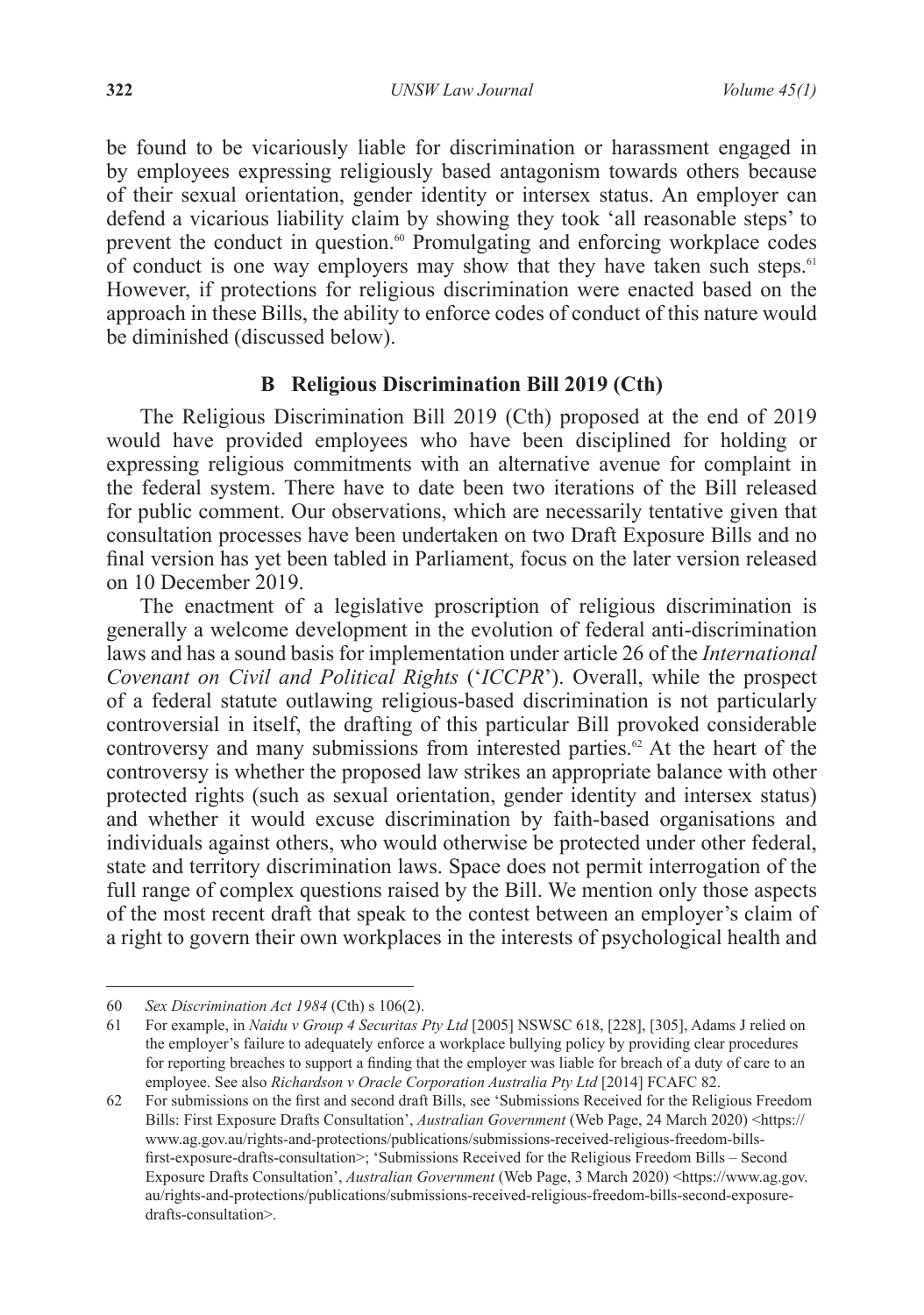safety, and employees' assertion of rights to express their religious convictions without sanction.

### *1 Statements of Belief*

One of the most controversial aspects of the Bill is that the expression of a personal belief that qualifies as a 'statement of belief' of a religious nature would attract special protections.<sup>63</sup> Section 42 of the Bill provides that 'in and of itself' a statement does not constitute discrimination for the purposes of any antidiscrimination laws, a particular provision of Tasmanian anti-discrimination laws,<sup>64</sup> or any other law prescribed by regulation. However, this protection would not arise if the statement of belief was malicious, likely to harass, threaten, seriously intimidate or vilify another person of group of persons, $65$  or that a reasonable person would conclude that, in expressing the belief, the person was counselling, promoting, encouraging or urging conduct that would constitute a serious offence.<sup>66</sup>

A 'belief' would qualify for protection if it was a religious belief, made in good faith, 'that a person of the same religion as the first person could reasonably consider to be in accordance with the doctrines, tenets, beliefs or teaching of that religion'.67 This implies that religious beliefs must be shared by more than one person. Idiosyncratic and heretical beliefs appear not to be given protection. Nevertheless, given that there is no attempt to define religion and that the High Court has taken a broad approach to what belief systems can claim religious status,<sup>68</sup> it is only a question of whether a *person of the same religion* would agree that the statement accords with the beliefs or teaching of that particular religion. It does not require that the belief meet any objective, general standard of reasonableness.<sup>69</sup>

Proposed section 42 of the Religious Discrimination Bill 2019 (Cth) provides a broad exoneration of all statements of belief from liability. It also changes the established balance of co-existing state, territory and federal anti-discrimination legislation. If enacted, a provision of this kind would present particular difficulties for statements of belief made at a workplace that might impact adversely on the health, welfare or safety of others in the workplace or visitors to a workplace. Unless the statement fell within one of the exceptions, it would not be conduct to which an employer could direct a proportionate disciplinary response. For example,

<sup>63</sup> Exposure Draft of the Religious Discrimination Bill 2019 (Cth) pts 2, 4.

<sup>64</sup> *Anti-Discrimination Act 1998* (Tas) s 17(1). This provision prohibits conduct which 'offends, humiliates, intimidates, insults or ridicules another person' on the basis of attributes including (inter alia) sexual orientation, gender identity, and intersex variations of sex characteristics.

<sup>65</sup> This exception uses a definition of 'vilify' that means 'in relation to a person or group of persons, incite hatred or violence towards the person or group': Exposure Draft of the Religious Discrimination Bill 2019 (Cth) pt 1. This is a higher threshold for establishing vilification than under the *Racial Discrimination Act 1975* (Cth) s 18C which refers to conduct that 'is reasonably likely, in all the circumstances, to offend, insult, humiliate or intimidate another person'.

<sup>66</sup> Religious Discrimination Bill 2019 (Cth) ss 42(2), 28(1)(b) ('Religious Discrimination Bill').

<sup>67</sup> Ibid s 5 ('Statement of Belief').

<sup>68</sup> *The Church of the New Faith v The Commissioner of Pay-Roll Tax (Victoria)* (1983) 154 CLR 120 (Mason ACJ, Murphy, Wilson, Brennan and Deane JJ).

<sup>69</sup> See Wojciech Sadurski, 'On Legal Definitions of "Religion"' (1989) 63 *Australian Law Journal* 834, 836–8 for a critique of the High Court's view of religion.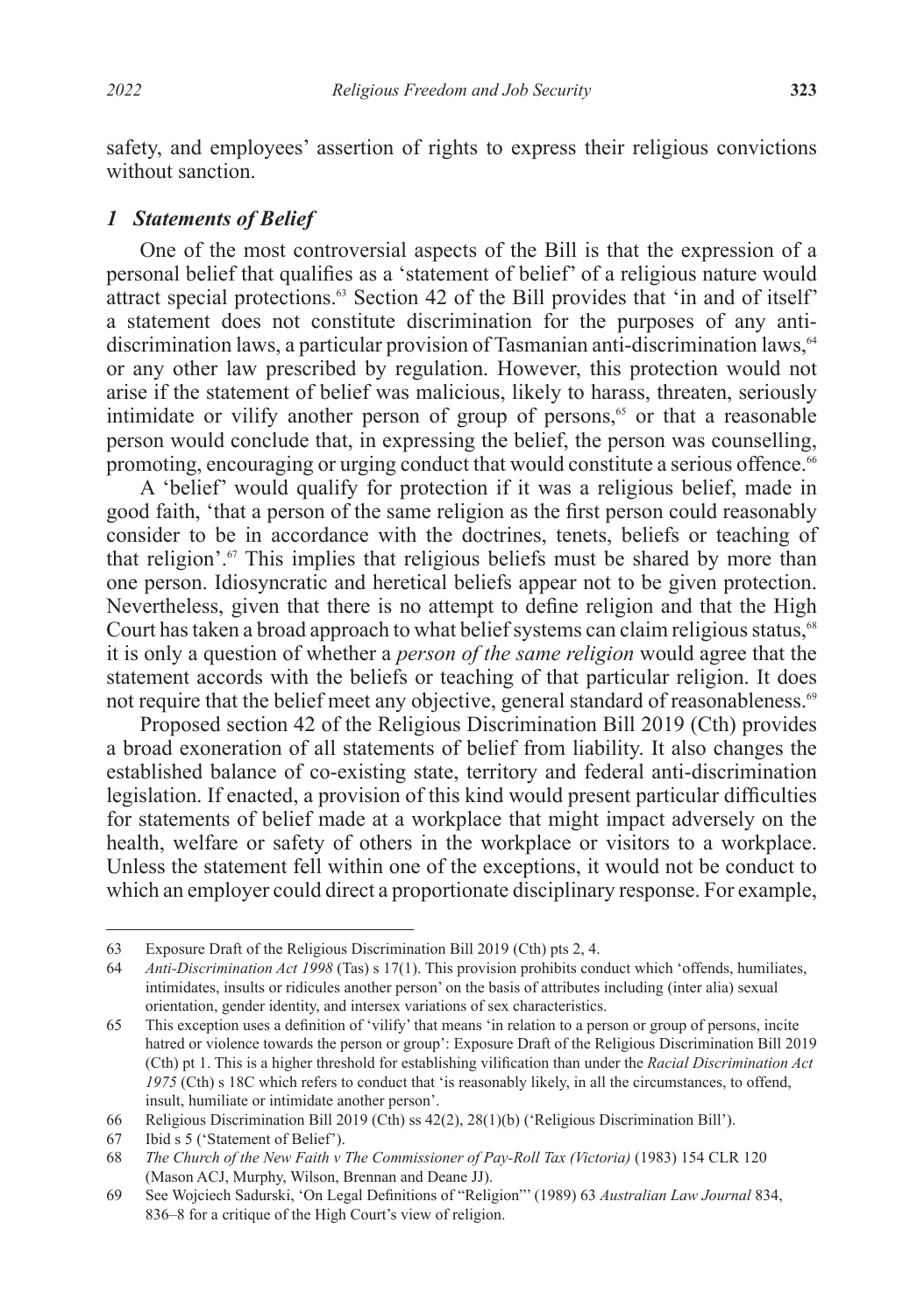a statement of belief targeted at a fellow employee's sexual orientation might adversely impact that individual but may not necessarily meet the threshold of harassment. In the absence of this exoneration, such conduct could still constitute a breach of the *Sex Discrimination Act* if it amounted to affording less favourable treatment in the conditions of work to the targeted employee than to others, and an employer could be held to be vicariously liable for harm suffered as a consequence of that breach, if the employer took no reasonable steps to prevent it.70 Although the provisions of the Bill attempt to ensure that statements of this nature would not be actionable under anti-discrimination law, such conduct may still have an adverse impact on the psychological health or wellbeing of the targeted employee and hence put the employer at risk of being in breach of their work, health and safety obligations. As noted in our introduction, work health and safety legislation in most states and territories provides that all persons conducting a business undertaking have a primary duty of care to 'ensure so far as is reasonably practicable' the health and safety of persons at work, and 'health' includes psychological health.<sup>71</sup>

### *2 Conduct Rules, Indirect Discrimination, and Inherent Requirements*

The Folau matter sparked considerable debate about the manner in which workplace codes of conduct affect an employee's freedom to express their beliefs on a subject unconnected with their work but likely to have repercussions for the employer's business or for relations within the workplace.<sup>72</sup> The Bill includes provisions that attempt to provide a legislative resolution of that debate. Proposed section 8 is directed to the manner in which an indirect discrimination claim should be assessed where a person expressing a religious belief is adversely affected by a condition which is a workplace conduct rule. In other areas of discrimination law, a condition that has or is likely to disadvantage a particular group may be justified if it can be shown that the condition is reasonable. The standard practice is to assess the reasonableness of the condition by balancing the criteria established by the jurisprudence in the field,<sup>73</sup> and in accordance with any factors that are articulated in the relevant anti-discrimination statute.<sup>74</sup> The Bill proposes a set of criteria for reasonableness that would apply only to indirect discrimination on the ground of religious belief or activity.<sup>75</sup> In the case of workplace conduct rules, the specific factor to be considered is 'the extent to which the rule would limit the ability of

<sup>70</sup> *Sex Discrimination Act 1984* (Cth) ss 5, 106.

<sup>71</sup> See above the enactments listed in n 5.

<sup>72</sup> See, eg, Samantha Smith, 'Code of Conduct vs the *Fair Work Act*: Is Firing Folau Illegal?', *HRM* (online, 13 May 2019) <https://www.hrmonline.com.au/employment-law/folau-code-condcut-vs-fair-work-act/>; Stephen Booth, 'Out of Work Employee Conduct vs Internal Codes of Conduct: the Cases of Israel Folau and Jack de Belin', *Coleman Grieg Lawyers* (Web Page) <https://www.colemangreig.com.au/News-1293-Out-of-Work-Employee-Conduct-vs-Internal-Codes-of-Conduct-The-Cases-of-Israel-Folau-and-Jackde-Belin.aspx>; Josh Bornstein, 'Did you Cheer for Israel Folau's Sacking: Sorry, but You Can't Have It Both Ways', *ABC News* (online, 7 August 2019) <https://www.abc.net.au/news/2019-08-07/israel-folaushould-be-able-to-go-back-to-work/11386826>.

<sup>73</sup> See, eg, *Waters v Public Transport Corporation* (1991) 173 CLR 349, 408–9 (McHugh J).

<sup>74</sup> See, eg, *Sex Discrimination Act 1984* (Cth) s 7B.

<sup>75</sup> Religious Discrimination Bill 2019 (Cth) cl 8(2).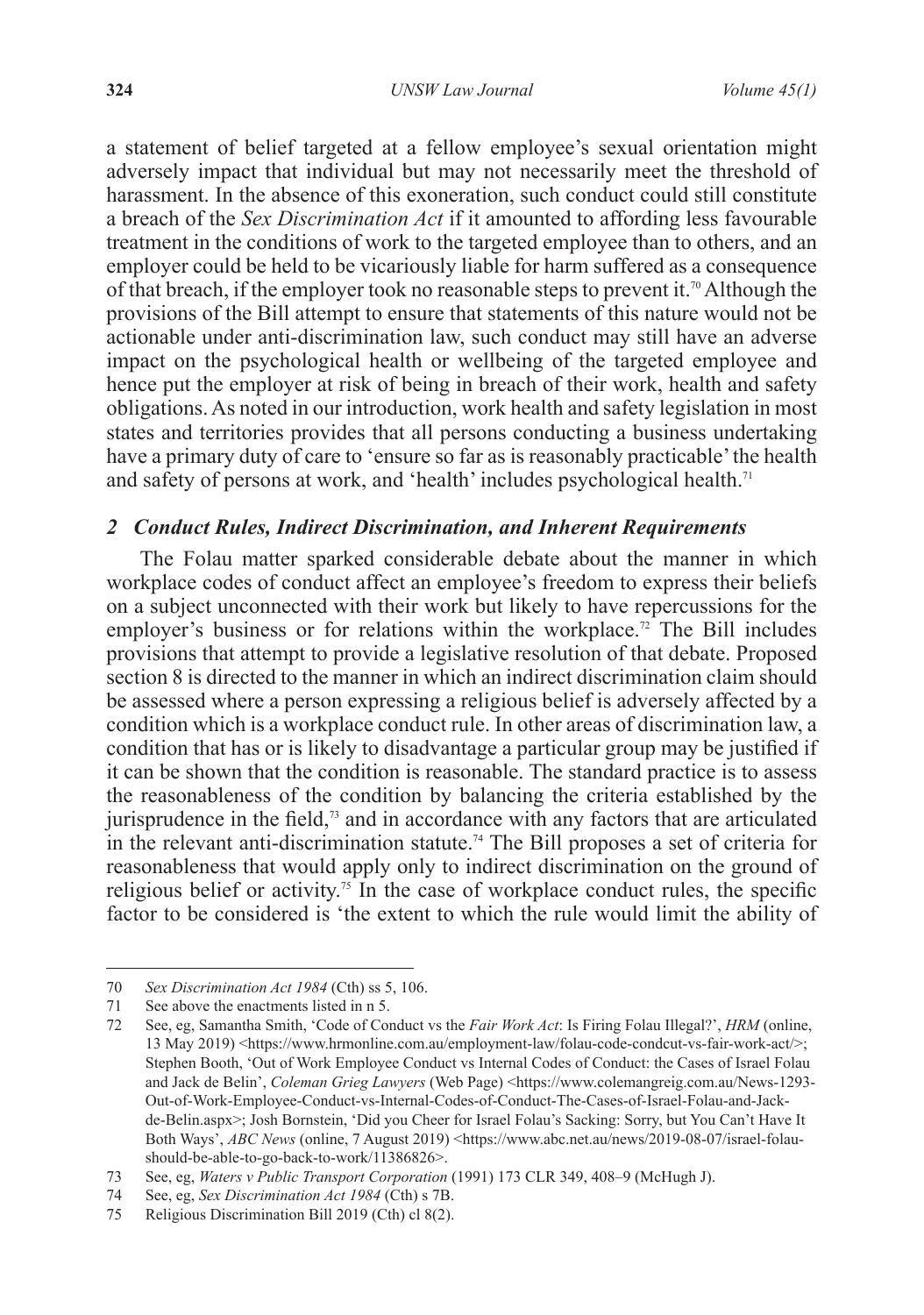an employee to hold or engage in [their] religious belief or activity'.<sup>76</sup> A conduct rule that would affect or restrict an employee from making a statement of belief, other than in the course of the employee's employment, would be deemed not to be reasonable where the employer is a private entity with an annual turnover of more than AUD50 million, $\pi$  unless compliance with the rule by employees is necessary to avoid unjustifiable financial hardship to the relevant employer.<sup>78</sup> This carveout for conduct in the course of employment raises the often-disputed territory of the employees' 'common law right' 'to wear what [they choose], to act as [they choose], in matters not affecting [their] work'.79 Under the common law, whenever a matter can be shown to affect work, even in the most peripheral manner, it is lawful and reasonable for an employer to issue orders in respect of that matter.<sup>80</sup> The Explanatory Memorandum for the Bill<sup>81</sup> states:

Subclause 8(3) only applies to employer conduct rules which restrict religious expression outside of work hours. Nothing in this subclause affects the ability of relevant employers to regulate religious expression at work. The reasonableness of employer conduct rules which restrict religious expression during work must be considered in accordance with the general reasonableness test at subclause 8(2), including paragraph  $8(2)(d)$ .<sup>82</sup>

This still leaves unresolved the sticky problem of how conduct that occurs outside the spatial or temporal confines of the workplace might have repercussions for harmonious relationships and the management of the workplace. These days, many employment disputes arise as a consequence of employees expressing contrary views on social media. Employees seek to claim that their Facebook and Instagram accounts are private spaces, but when these posts leak into the public sphere of work (as they often do), they can result in justified workplace discipline, on the basis that the posts have caused grief for the employer or co-workers.<sup>83</sup> In *Linfox Australia Pty Ltd v Stutsel*, a Fair Work Commissioner noted that, '[u]nlike conversations in a pub or café, the Facebook conversations leave a permanent

<sup>76</sup> Ibid cl 8(2)(d).

<sup>77</sup> Ibid cl 5.

<sup>78</sup> Ibid cl 8(3)(b).

<sup>79</sup> *Australian Tramways Employees' Association v Brisbane Tramways Co Ltd* (1912) 6 CAR 35, 42 ('*Tramways*'). *Tramways* was not merely a matter of a dress regulation. At its heart it concerned employees' rights to express their affiliation with their trade union, so it also concerned the right to express deeply held convictions.

<sup>80</sup> See, eg, *McManus v Scott-Charlton* (1996) 70 FCR 16, 28 (Finn J): 'once an employee's conduct can be shown to have significant and adverse effects in the workplace – because of its impact on workplace relations, on the productivity of others, or on the effective conduct of the employer's business – that conduct becomes a proper matter of legitimate concern to an employer, and does so because of its consequences'.

<sup>81</sup> Explanatory Notes, Exposure Draft of the Religious Discrimination Bill 2019 (Cth).

<sup>82</sup> Ibid 17 [129].

<sup>83</sup> See, eg, *Linfox Australia Pty Ltd v Stutsel* (2012) 217 IR 52 ('*Linfox*'); *Wilkinson-Reed v Launtoy Pty Ltd* [2014] FWC 644; *Fitzgerald v Smith* (2010) 204 IR 292. See generally Louise Thornthwaite, 'Social Media, Unfair Dismissal and the Regulation of Employees' Conduct Outside Work' (2013) 26(2) *Australian Journal of Labour Law* 164; Andrew Corney, 'Unfair Dismissal Relating to the Use of Social Media: An Analysis of Case History' (2014) 12(1) *Canberra Law Review* 144.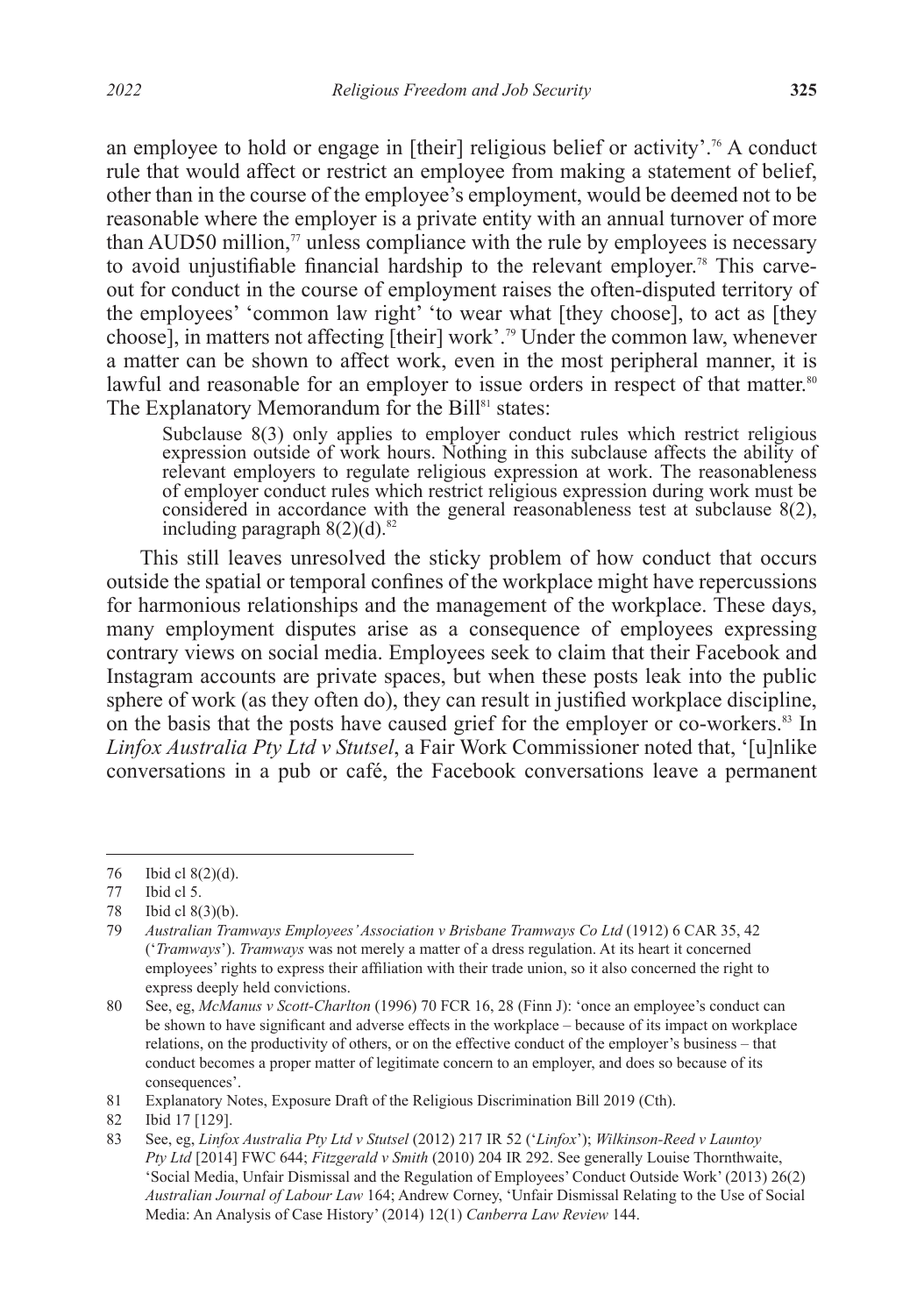written record of statements and comments made by the participants, which can be read at any time into the future until they are taken down by the page owner'.<sup>84</sup>

Under the proposed Bill the ability of large private sector employers to argue the reasonableness of their conduct rules in the face of a claim that those rules indirectly discriminated on the grounds of religious belief or activity would be limited to relying on unjustifiable financial hardship alone.<sup>85</sup> This excludes the possibility of arguing other relevant factors, including the impact on other employees or the employer's corporate reputation. Finally, the Bill also reframed how conduct rules should interact with the defence of 'inherent requirements' of a job, which is also a feature of other anti-discrimination laws and the General Protections provisions in the *Fair Work Act*. 86 The Bill provided that directing an employee to comply with a conduct rule that did not meet the requirements of reasonableness could not be an inherent requirement of employment.<sup>87</sup> Again, the opportunity for large private sector employers to balance a range of factors in determining the inherent requirements of the job under the approach advocated by the Bill would be restricted by the manner that reasonableness is to be determined. The jurisprudence of the High Court on this topic involves a more contextual approach that extends beyond the physical ability to carry out the tasks

because employment is not a mere physical activity in which an employee participates as an automaton. It takes place in a social, legal and economic context. Unstated, but legitimate, employment requirements may stem from this context. It is therefore always permissible to have regard to this context when determining the inherent requirements of a particular employment.<sup>88</sup>

In our view, the Bill pursues a laudable goal in seeking to protect individuals from discrimination on the basis of their religious beliefs,<sup>89</sup> however it overreaches that goal to the extent that it purports to defend those who engage in discriminatory treatment of others. A broadly conceived notion of 'reasonableness', and the notion of the 'inherent requirements of the job' have been important features of Australian discrimination laws, ensuring a measure of balance and proportionality in their application. The Religious Discrimination Bill 2019 (Cth), as conceived in its 10 December 2019 iteration, presents a risk that new religious discrimination protections will disrupt other anti-discrimination laws. Perhaps this is a consequence of the Exposure Bills being made available for public comment as a response to the furore surrounding the Folau matter, and that free of that influence, more proportionate laws will be developed to protect religious freedom in a manner that is coherent with other anti-discrimination laws.

<sup>84</sup> *Linfox* (2012) 217 IR 52, 61 [26] (Boulton J, SDP, Harrison SDP and Commissioner Deegan).

<sup>85</sup> See, eg, *King v Jetstar Airways Pty Limited* [2012] FCAFC 115.

<sup>86</sup> *Fair Work Act 2009* (Cth) s 351(2)(b).

<sup>87</sup> Religious Discrimination Bill 2019 (Cth) cl 8(3).

<sup>88</sup> *X v Commonwealth* (1999) 200 CLR 177, 188 [33] (McHugh J).<br>89 We do not seek in this article to address the extensive philosophi

We do not seek in this article to address the extensive philosophical literature on religion and the law. Our pragmatic concern is to interrogate the appropriate means for resolving disputes about religious expression at work on the assumption that there is evidence of broad consensus in the community that religious freedom should be protected.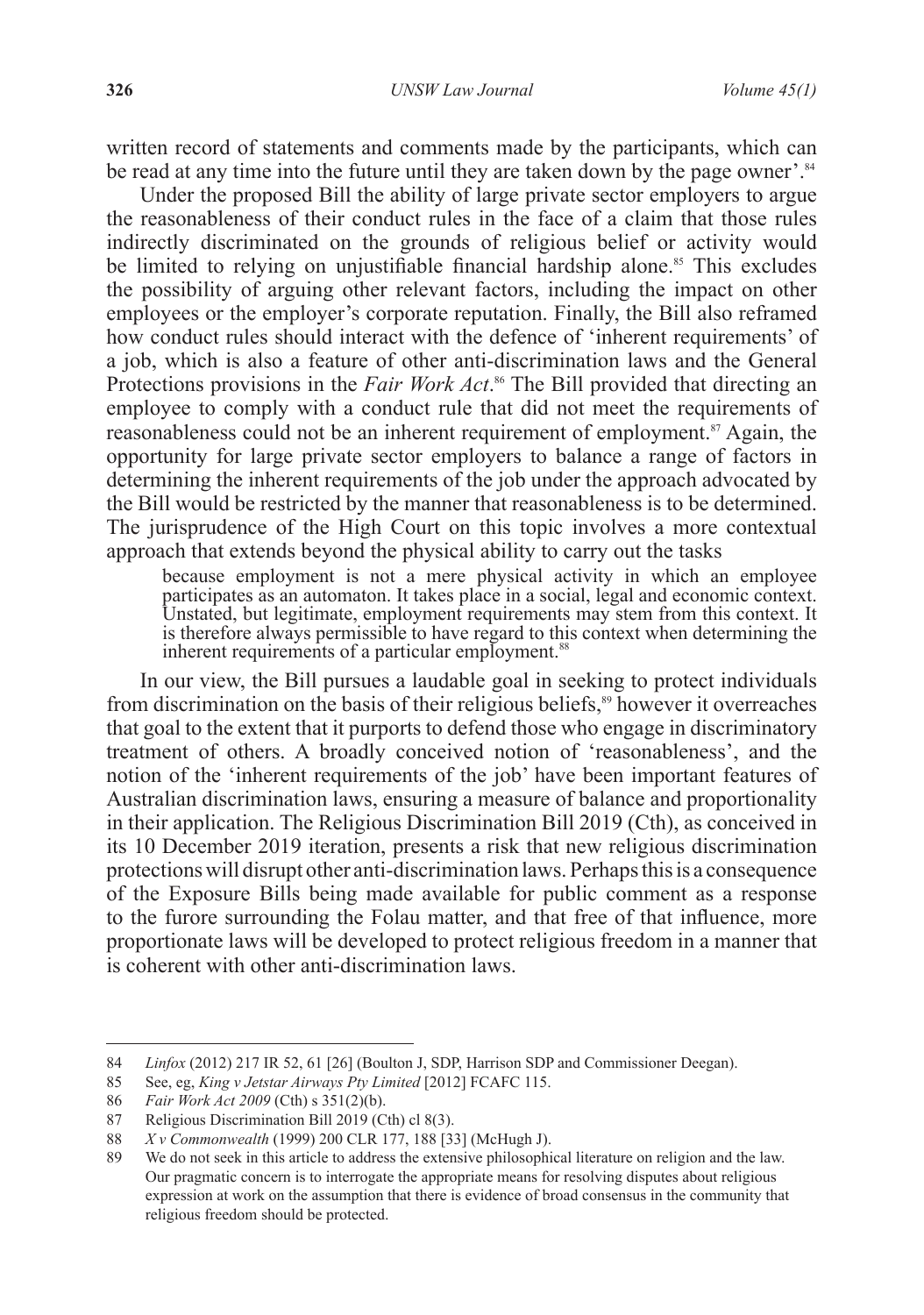In any event, we advocate that any development of further protection for the expression of religious beliefs without jeopardising job security be fashioned to fall within the jurisdiction of the Fair Work Commission as a matter for conciliation and arbitration. As we demonstrated in Part I, the rights-based model of the General Protections which takes disputes through the Federal Court system for final resolution has proved singularly unsuccessful in vindicating employees' workplace rights. Commentators note the significant limitations of an enforcement model that relies on individual complainants to pursue claims through the Federal Court system, if the matter has not been resolved by conciliation, presenting those who experience discrimination with onerous hurdles to secure any remedy. $\frac{90}{90}$ Similarly, some observers suggest that some aspects of discrimination at work might be better regulated as a matter of workplace safety.<sup>91</sup> We propose that these kinds of matters are more appropriate for resolution as interests disputes by an administrative body (such as the Fair Work Commission). A dispute involving a clash of conflicting rights between different people in a workplace, for example, between an outspoken believer and the outraged 'sinner' condemned to hell by their rhetoric, is best resolved by finding a compromise. The Commission could be charged with finding a solution that provides a 'fair go all round' and empowered to order a range of appropriate remedies to address the ongoing management of such conflicts in the workplace, much in the same way that the Fair Work Commission has developed in its workplace bullying jurisdiction.<sup>92</sup>

## **IV FINDING A FAIRLY BALANCED SOLUTION**

Often an employee who can establish the essential elements of a General Protections claim will nevertheless pursue an unfair dismissal application under part 3-2 of the *Fair Work Act* instead. The advantages of an unfair dismissal application for both parties are that it can be quickly resolved at relatively small expense, and it may result in reinstatement of the worker if it is shown that the

<sup>90</sup> See, eg, Belinda Smith, 'A Regulatory Analysis of the *Sex Discrimination Act 1984* (Cth): Can it Effect Equality or Only Redress Harm?' in Christopher Arup et al (eds), *Labour Law and Labour Market Regulation: Essays on the Construction, Constitution and Regulation of Labour Markets and Work Relationships* (Federation Press, 2006) 105; Dominique Allen, 'Remedying Discrimination: The Limits of the Law and the Need for a Systemic Approach' (2010) 29(2) *University of Tasmania Law Review* 83; Anna Chapman, Beth Gaze, and Adriana Orifici, 'Substantive Equality at Work: Still Elusive Under Australia's *Fair Work Act*' (2017) 30(3) *Australian Journal of Labour Law* 214; Belinda Smith, Melanie Schleiger and Liam Elphick, 'Preventing Sexual Harassment in Work: Exploring the Promise of Work Health and Safety Laws' (2019) 32(2) *Australian Journal of Labour Law* 219, 227–30.

<sup>91</sup> See, eg, Therese MacDermott, 'The Duty to Provide a Harassment-Free Work Environment' (1995) 37(4) *Journal of Industrial Relations* 495; Smith, Schleiger and Elphick (n 90); Elizabeth Shi and Freeman Zhong, 'Addressing Sexual Harassment Law's Inadequacies in Altering Behaviour and Preventing Harm: A Structural Approach' (2020) 43(1) *University of New South Wales Law Journal* 155.

<sup>92</sup> On the remedial option available: *Fair Work Act 2009* (Cth) s 789FF; Fair Work Commission, 'Benchbook: Anti-Bullying' (Benchbook, 2 October 2019) 114–29.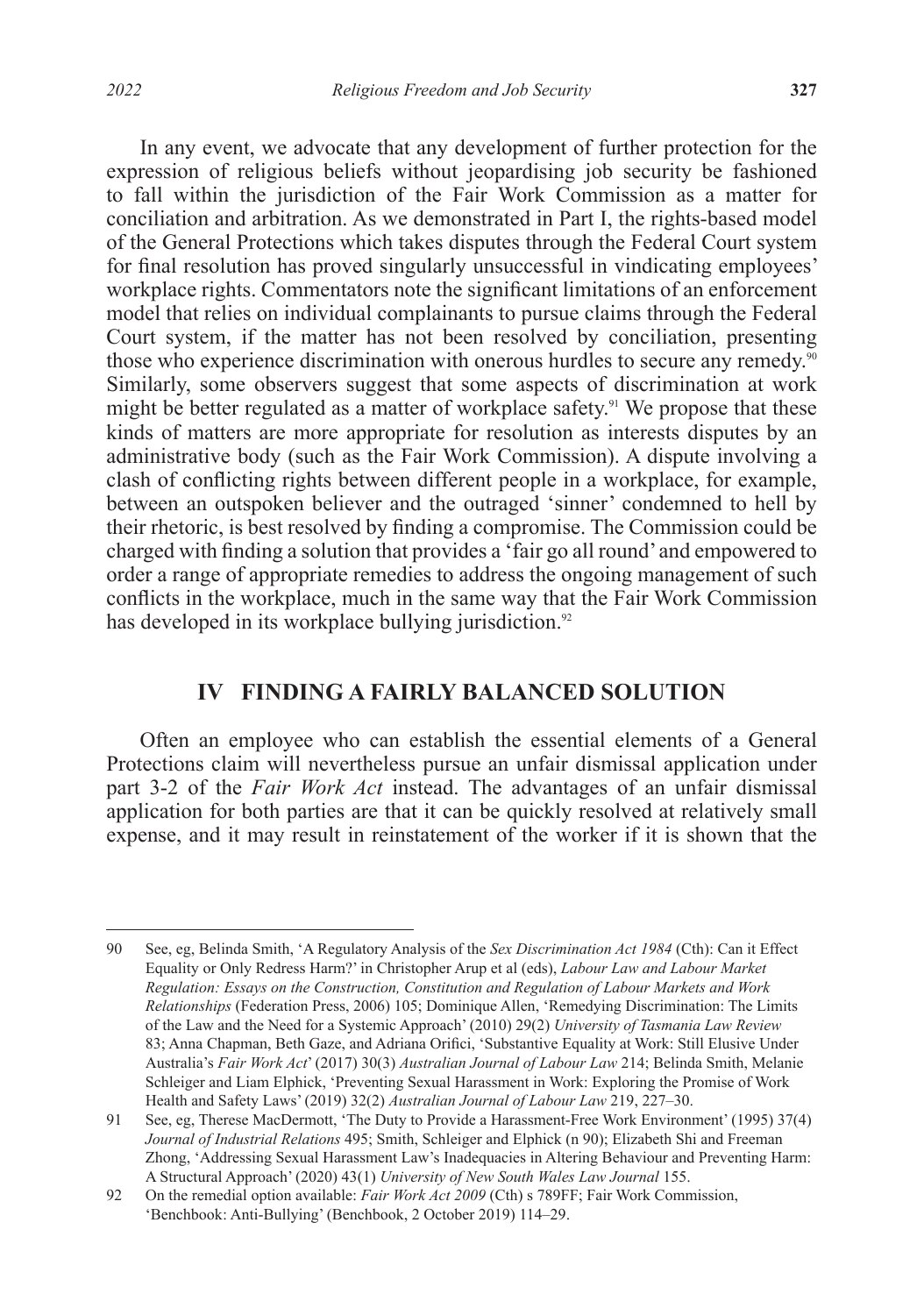employer's decision was 'harsh, unjust or unreasonable'.<sup>93</sup> Applications must be brought within 21 days of termination of the employment, filing fees are modest, and the process is initiated by filing a simple form that can be managed without legal representation.94 If the parties are willing, it can be resolved very informally by a telephone conference.<sup>95</sup> If the matter does eventually go to compulsory arbitration, the applicant may be afforded a remedy even if they have not been completely faultless themselves, although misconduct on the part of the employee will be taken into account in determining the quantum of a compensation award.<sup>96</sup> This is because the objective of unfair dismissal protections is to permit a Commissioner exercising administrative power to determine a 'fair go all round' for all parties concerned.97 This is the Australian vernacular for a proportionate decision that takes into account all competing claims and finds a balance between them.<sup>98</sup>

The disadvantages of the unfair dismissal option include strict eligibility requirements that exclude so-called 'high income' earners whose employment is not covered by a modern award or enterprise agreement, and employees who have not served a minimum employment period.<sup>99</sup> Also, the primary remedy of reinstatement is rarely awarded in arbitrated matters, and compensation is capped at a maximum of six months' remuneration.100 (Statistics are not available to confirm the optimistic possibility that more reinstatements may result from voluntary settlements at the conciliation stage.) Also, the unfair dismissal jurisdiction only becomes available to an employee after they have been dismissed.

One of the important features of the Fair Work Commission's workplace bullying jurisdiction under part 6-4B of the *Fair Work Act* is that it provides scope for employees to seek assistance in dealing with bullying behaviour while they remain employed.101 'Bullied at work' is defined as repeated and unreasonable behaviour that creates a risk to health and safety.102 The list of conduct that the

<sup>93</sup> *Fair Work Act 2009* (Cth) s 385(b). Reinstatement requires a return to actual duties, and not merely reinstatement of the contract: *Blackadder v Ramsey Butchering Services Pty Ltd* (2005) 221 CLR 539, 544–5 [14] (McHugh J).

<sup>94</sup> *Fair Work Act 2009* (Cth) s 394.<br>95 For a more comprehensive account

<sup>95</sup> For a more comprehensive account of the dispute resolution processes for unfair dismissal applications, see Therese MacDermott and Joellen Riley, 'ADR and Industrial Tribunals: Innovations and Challenges in Resolving Individual Workplace Grievances' (2012) 38(2) *Monash University Law Review* 82.

<sup>96</sup> *Fair Work Act 2009* (Cth) s 392(3).

<sup>97</sup> Ibid s 381(2).

<sup>98</sup> The notion of the 'fair go all round' was first articulated in *Re Loty* [1971] AR (NSW) 95, a case decided by the New South Wales Industrial Relations Commission exercising its jurisdiction to settle an industrial dispute that involved termination of some employees' contracts. This case is still cited in the note to the *Fair Work Act 2009* (Cth) section 381(2).

<sup>99</sup> *Fair Work Act 2009* (Cth) ss 382–4. The high-income threshold (*Fair Work Act 2009* (Cth) s 382(b) (iii); *Fair Work Regulation*s 2009 (Cth) reg 2.13) is reviewed annually and, in July 2021, was raised to AUD158,500.

<sup>100</sup> Fair Work Commission, *Annual Report: Access to Justice* 2018–19 (Report, 26 September 2019), app D, tables D1, D6. These tables showed that in the year ended June 2019, of the 8,161 unfair dismissal matters settled by conciliation, only 55 resulted in reinstatement, and of the 229 matters that went to arbitration, only 13 resulted in reinstatement. These figures are consistent with previous years.

<sup>101</sup> Rodney Worth and Joan Squelch, 'Stop the Bullying: The Anti-Bullying Provisions in the Fair Work Act and Restoring the Employment Relationship' (2015) 38(3) *University of New South Wales Law Journal* 1015.

<sup>102</sup> *Fair Work Act 2009* (Cth) s 789FD(1).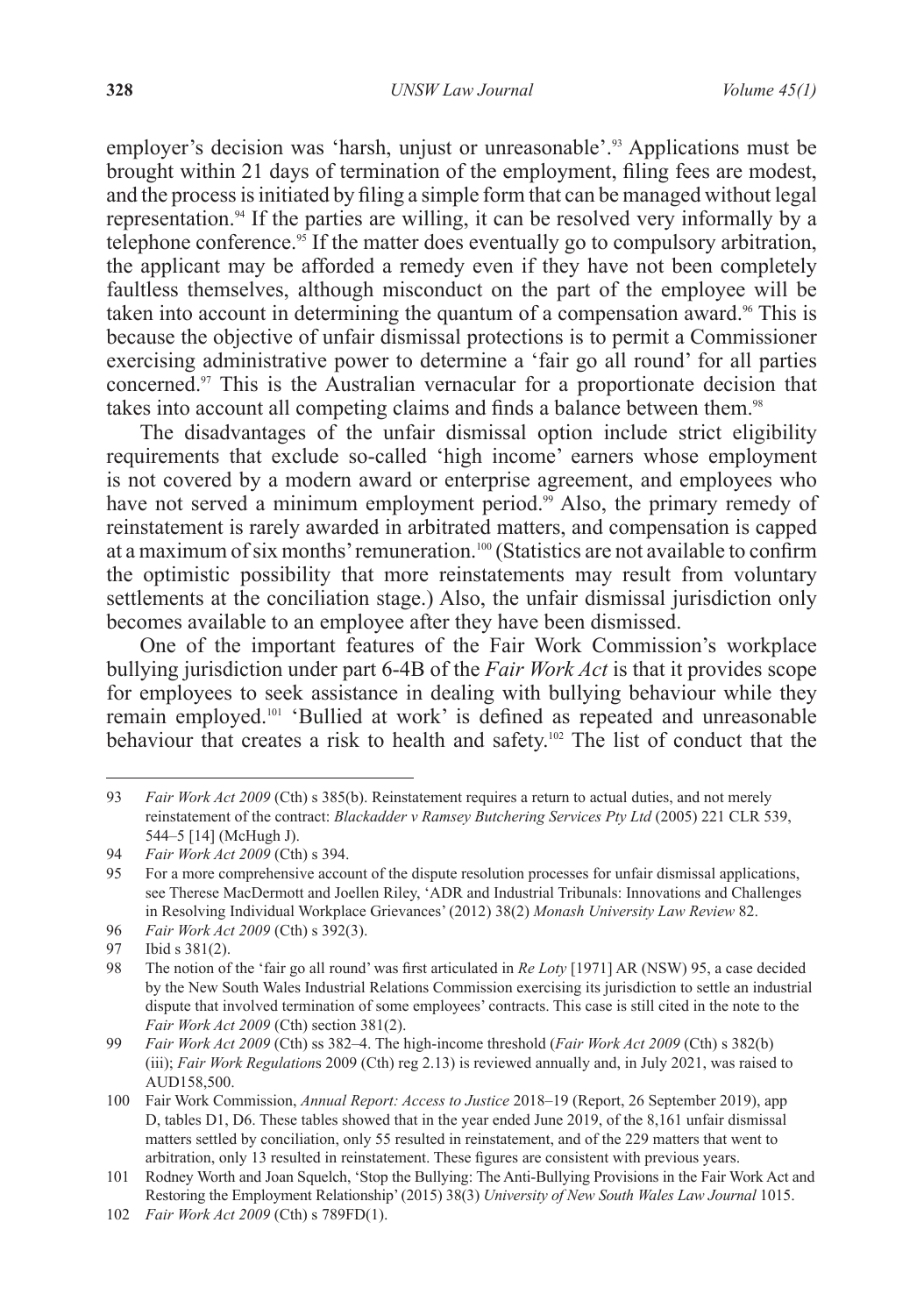Commission has held constitutes bullying includes the ways in which religiouslymotivated shaming based on a person's sexual orientation, gender identity or intersex status might be characterised: humiliation, sarcasm, victimisation, verbal abuse, emotional abuse, belittling, harassment, isolation, freezing-out, ostracism, innuendo, disrespect, and mocking.103 When it receives a complaint the Fair Work Commission must take action within 14 days, by gathering information, calling a conference or holding a hearing.104 While it can make a broad range of orders designed to stop the bullying conduct, it cannot order any compensation, although it can require an employer to continue to pay wages to a worker who is stood down while a matter is being resolved.<sup>105</sup> Typical orders direct employers to institute practices that will avoid opportunities for bullying, such as separating antagonists into different rosters and locations, or require employers to moderate communication between the employees involved.106 Employers may also be required to implement anti-bullying policies and educate their staff in compliance.<sup>107</sup>

The main advantage in recommending that the Fair Work Commission's processes for dealing with unfair dismissal and workplace bullying complaints may provide a more suitable means of dealing with workplace religious discrimination complaints, is that these processes offer a quick and less formal method of dealing with a matter that can guide the parties in finding a compromise solution to their dispute. An unfair dismissal complaint may, for example, have provided a more suitable solution for Ms Banerji, the public servant disciplined for publishing anonymous commentary critical of her employer on social media.<sup>108</sup> Her case reached the High Court on the question of whether she enjoyed a constitutional right to freedom of political speech.109 In the course of rejecting her claim, the High Court noted that Ms Banerji's entitlement to contest her dismissal under the unfair dismissal provisions in the *Fair Work Act* was an aspect of the procedural protections in the Australian Public Service Code of Conduct that ensured that it did *not* unreasonably restrain public servants' expression of political views.<sup>110</sup> There is no record of Ms Banerji challenging her dismissal as 'harsh, unjust or

<sup>103</sup> *Amie Mac v Bank of Queensland Limited* [2015] FWC 774, [99] (Hatcher V-P).

<sup>104</sup> *Fair Work Act 2009* (Cth) s 789FE(1).

<sup>105</sup> Ibid s 789FF(1); *South Eastern Sydney Local Health District v Lal* (2019) 285 IR 355, 364 [27] (Hatcher V-P, Sams DP and Commissioner Hampton) ('*Lal*').

<sup>106</sup> See, eg, *Lal* (2019) 285 IR 355, 363 [24] (Hatcher V-P, Sams DP and Commissioner Hampton).

<sup>107</sup> See, eg, *Re Ms LP* [2015] FWC 6602, [194] (Commissioner Hampton); *CF and NW* [2015] FWC 5272, [31]–[34] (Commissioner Hampton).

<sup>108</sup> *Comcare v Banerji* (2019) 267 CLR 373 ('*Banerji*').

<sup>109</sup> This implied constitutional guarantee was established and explained in a number of cases: *Australian Capital Television Pty Ltd v Commonwealth* (1992) 177 CLR 106; *Nationwide News Pty Ltd v Wills* (1992) 177 CLR 1 and *Lange v Australian Broadcasting Corporation* (1997) 189 CLR 520 ('*Lange*'). For commentary, see HP Lee 'The Implied Freedom of Political Communication' in HP Lee and George Winterton (eds), *Australian Constitutional Landmarks* (Cambridge University Press, 2003) 383; Nicholas Aroney, 'The Implied Rights Revolution – Balancing Means and Ends?' in HP Lee and Peter Gerangelos (eds), *Constitutional Advancement in a Frozen Continent: Essays in Honour of George Winterton* (Federation Press, 2009) 173, 178–86.

<sup>110</sup> *Banerji* (2019) 267 CLR 373, 404 [41] (Kiefel CJ, Bell, Keane and Nettle JJ), 419–20 [87] (Gageler J), 429 [125] (Gordon J), 454–5 [198] (Edelman J). It is interesting to note that none of the bench referred to Ms Banerji's aborted claim brought under *Fair Work Act 2009* (Cth) section 351.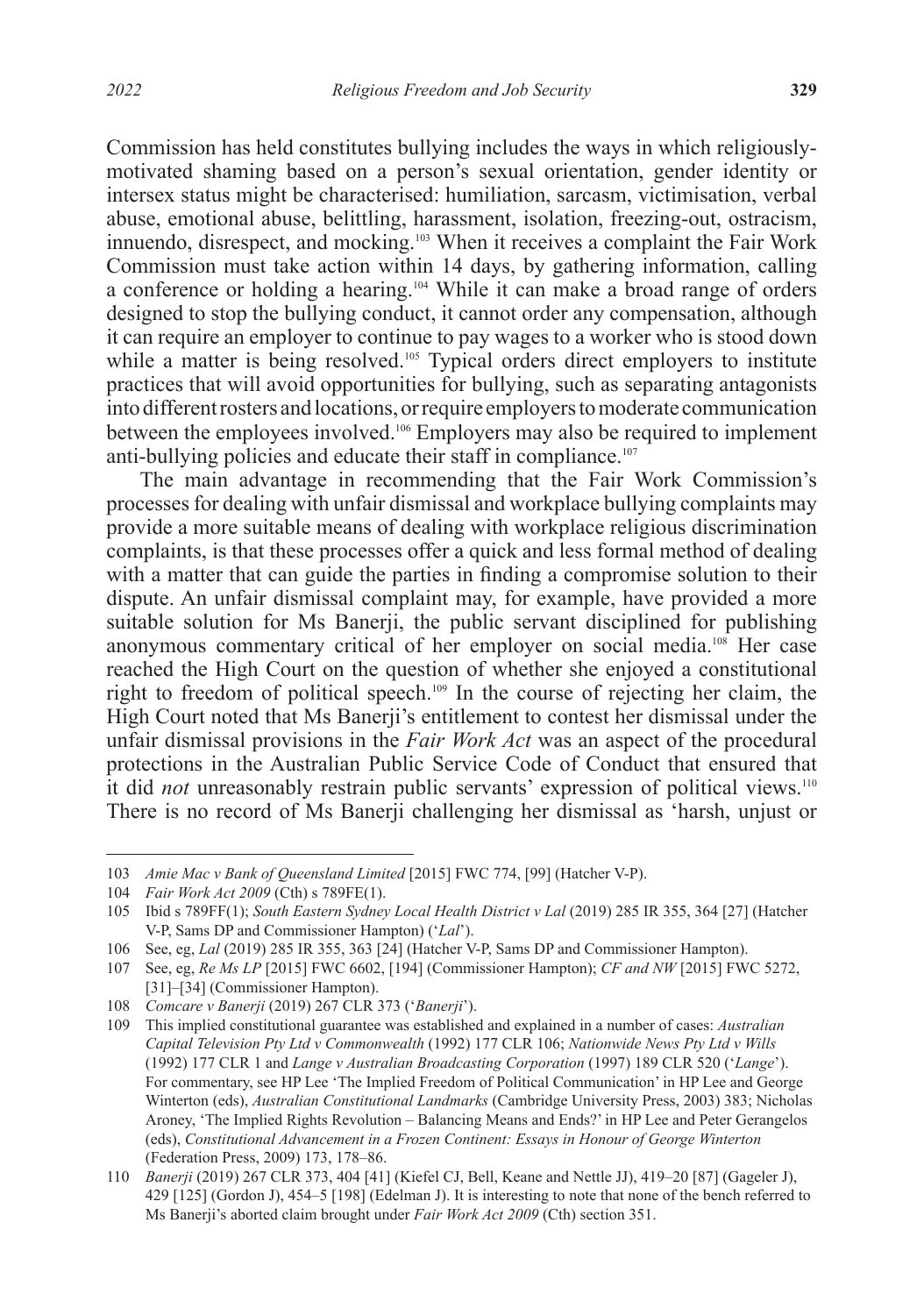unreasonable' under the *Fair Work Act* part 3-2, although she did attempt to seek an injunction preventing her dismissal under part 3-1 (the General Protections).<sup>111</sup> Justice Edelman appears to have treated Ms Banerji's case with considerably more sympathy than others on the bench, although he reached essentially the same conclusion. He expressed the view that loss of employment can be an extreme and indeed 'catastrophic' punishment for breach of a code of conduct.112 This is the language of harshness: it describes a dismissal that may have been unwarranted because the punishment inflicted was disproportionate to the offence.

A General Protections claim may also be conciliated by the Fair Work Commission if the parties consent to conciliation,<sup>113</sup> however a contested matter will be heard by a court exercising federal jurisdiction, because the General Protections constitute legal rights, determinable only by courts exercising judicial power.114 There will be a clear winner and a loser in such a contest: there is no scope for finding a compromise in a 'fair go all round'. As we have seen, in so many General Protections claims even those employees who have clearly been disadvantaged as a consequence of exercising a workplace right will be losers, so long as the employer can point to a credible, legitimate reason for taking adverse action, usually based in some workplace policy.

The prospect of a compromise solution in an unfair dismissal determination (even when it goes through to compulsory arbitration) means that this process is particularly suitable to contests involving conflicting interests – not only the interests of employer and employee, but the interests of others at the workplace aggrieved by an outspoken employee's expression of censorious religious views. The discretion to find the 'fair go all round' affords the Fair Work Commission an opportunity to arrive at a balanced and proportionate outcome, and to make appropriate orders to give effect to that outcome. The concept of proportionality is an important one in cases involving contests of this kind.

Consider, for example, *Chief of Defence Force v Gaynor* ('*Gaynor*'),115 a case in which the Federal Court was required to consider whether a decision to terminate the commission of an Army Reservist was a proportionate exercise of the Army's discretion to discipline its members, notwithstanding their exercise of a claim to free expression of religiously-motivated opinions. Gaynor had publicised comments on social media highly critical of the army's gender inclusive policies, and of one senior transgender officer in particular.<sup>116</sup> Like Ms Banerji in *Comcare v Banerji*,<sup>117</sup>

<sup>111</sup> *Banerji v Bowles* [2013] FCCA 1052 (Neville J). For an explanation of the long history of all proceedings in the Banerji litigation: Kieran Pender, '*Comcare v Banerji*: Public Servants and Political Communication' (2019) 41(1) *Sydney Law Review* 131.

<sup>112</sup> *Banerji* (2019) 267 CLR 373, 453 [195] (Edelman J).

<sup>113</sup> *Fair Work Act 2009* (Cth) ss 369, 595.

<sup>114</sup> Ibid s 566. For an explanation of the respective roles of the Fair Work Commission and the Federal Court in cases of discriminatory dismissal, see Joellen Riley, 'Rethinking the Fair Work Protection against Discriminatory Dismissal' (2013) 41(1) *Federal Law Review* 181.

<sup>115</sup> (2017) 246 FCR 298 ('*Gaynor*'). The High Court refused leave to appeal from this decision: see *Gaynor v Chief of the Defence Force* [2017] HCATrans 162, [750] (Keane J).

<sup>116</sup> *Gaynor* (2017) 246 FCR 298, 302 [11].

<sup>117</sup> (2019) 267 CLR 373.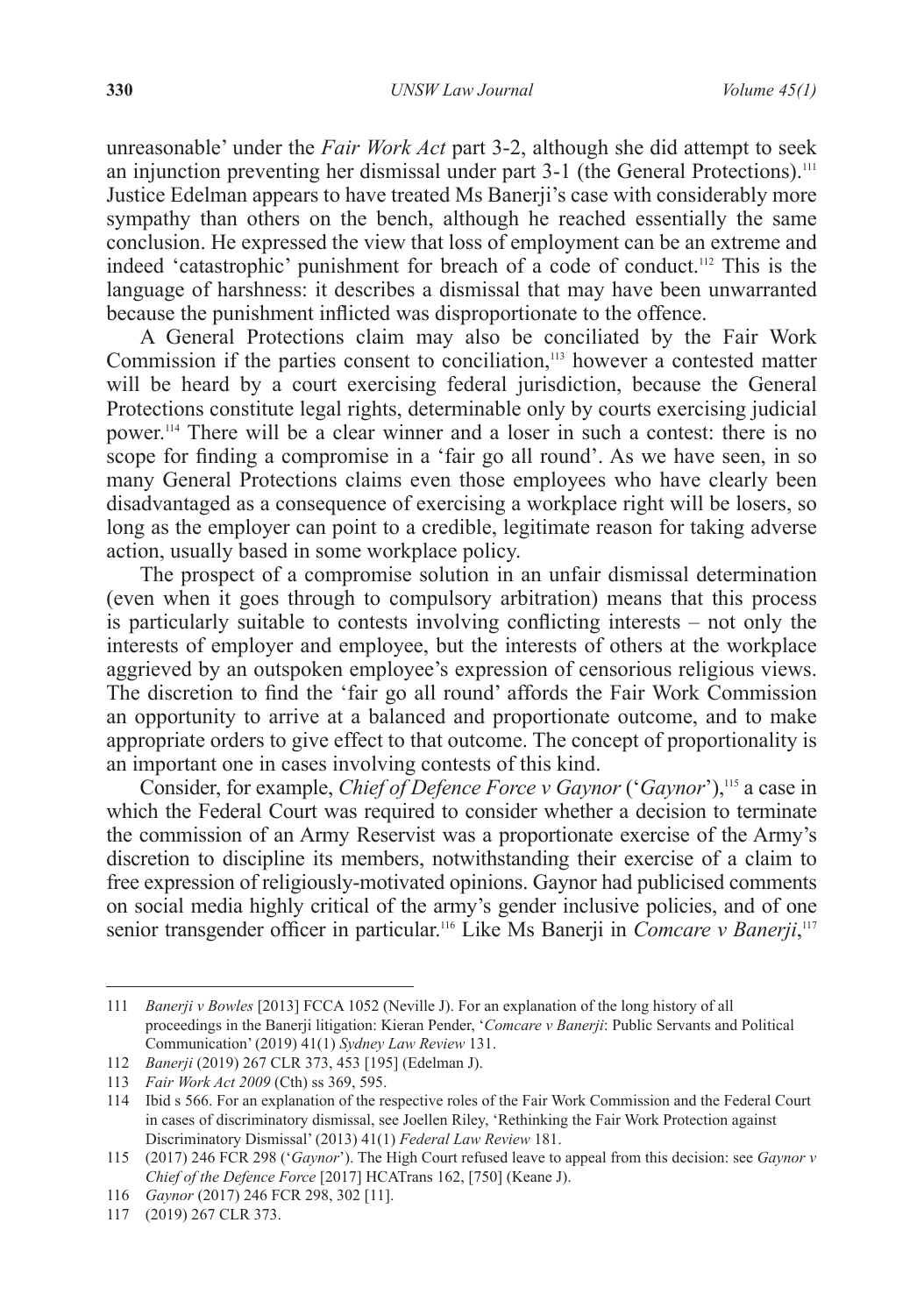he complained that the decision taken by his government employer (this time under the *Defence (Personnel) Regulations 2002* (Cth) regulation 85(1)(d)) to terminate his commission infringed the implied constitutional freedom of political communication.<sup>118</sup> He succeeded at first instance upon a finding that he had made his media comments as a 'private citizen', and 'in a personal capacity, unconnected with the ADF except by the ongoing formal circumstance of ADF membership'.<sup>119</sup> In a unanimous judgment, the Federal Court full bench overturned this decision, and held that although the Chief of Army's exercise of the discretion under regulation 85 to terminate his commission did operate to restrict Gaynor's political expression,<sup>120</sup> it nevertheless met the requirements of the second limb of the *Lange* test.<sup>121</sup> The *Lange* test, from *Lange v Australian Broadcasting Corporation*,<sup>122</sup> requires consideration of two limbs. The first limb asks whether the law in question does restrict political expression. If so, the second limb asks whether the restriction is nevertheless consistent with preservation of the integrity of Australia's constitutional system of representative and responsible government.123 Applying the second limb involves assessing whether the law is suitable to meeting its purpose, necessary (in that no less restrictive measure might achieve the purpose), and balanced or proportionate, meaning that the benefits gained must outweigh any harm caused.124 In this case, the purpose of regulation 85 was to permit the Defence Forces to maintain discipline among personnel, and to ensure that officers were persons of suitable character.<sup>125</sup> Gaynor had shown himself to be unsuitable because of his 'lack of tolerance and respect for fellow officers', and his persistent disobedience of a lawful command not to make such comments while identifying himself as a member of the Australian Defence Forces.<sup>126</sup> Exercise of the discretion in regulation 85 to terminate his commission was held to be a proportionate response, given the extreme intransigence of his conduct<sup>127</sup>

Gaynor had also raised an argument based on the *Australian Constitution* (section 116), because he claimed a religious motivation for his disrespectful communications.128 Section 116 provides that '[t]he Commonwealth shall not make any law for establishing any religion, or for imposing any religious observance, or for prohibiting the free exercise of any religion, and no religious test shall be required as a qualification for any office or public trust under the Commonwealth'. To this argument, the Full Bench responded:

<sup>118</sup> *Gaynor* (2017) 246 FCR 298, 300 [1] (Perram, Mortimer and Gleeson JJ).

<sup>119</sup> *Gaynor v Chief of the Defence Force (No 3)* (2015) 237 FCR 188, 255–6 [284], [279] (Buchanan J) ('*Gaynor (No 3)*').

<sup>120</sup> Ibid 216 [105].

<sup>121</sup> Ibid 216–7 [106]–[112].

<sup>122</sup> *Lange* (1997) 189 CLR 520.

<sup>123</sup> Ibid 567 (Brennan CJ, Dawson, Toohey, Gaudron, McHugh, Gummow and Kirby JJ).

<sup>124</sup> *Gaynor* (2017) 246 FCR 298, 319 [91] (Perram, Mortimer and Gleeson JJ). See also *McCloy v State of New South Wales* (2015) 257 CLR 178, 217–19 [80]–[87] (French CJ, Kiefel, Bell, Gageler, Keane, Nettle and Gordon JJ).

<sup>125</sup> *Gaynor* (2017) 246 FCR 298, 323 [108] (Perram, Mortimer and Gleeson JJ).

<sup>126</sup> Ibid 324 [109]–[111].

<sup>127</sup> Ibid 324 [111]–[112].

<sup>128</sup> Ibid 303 [17].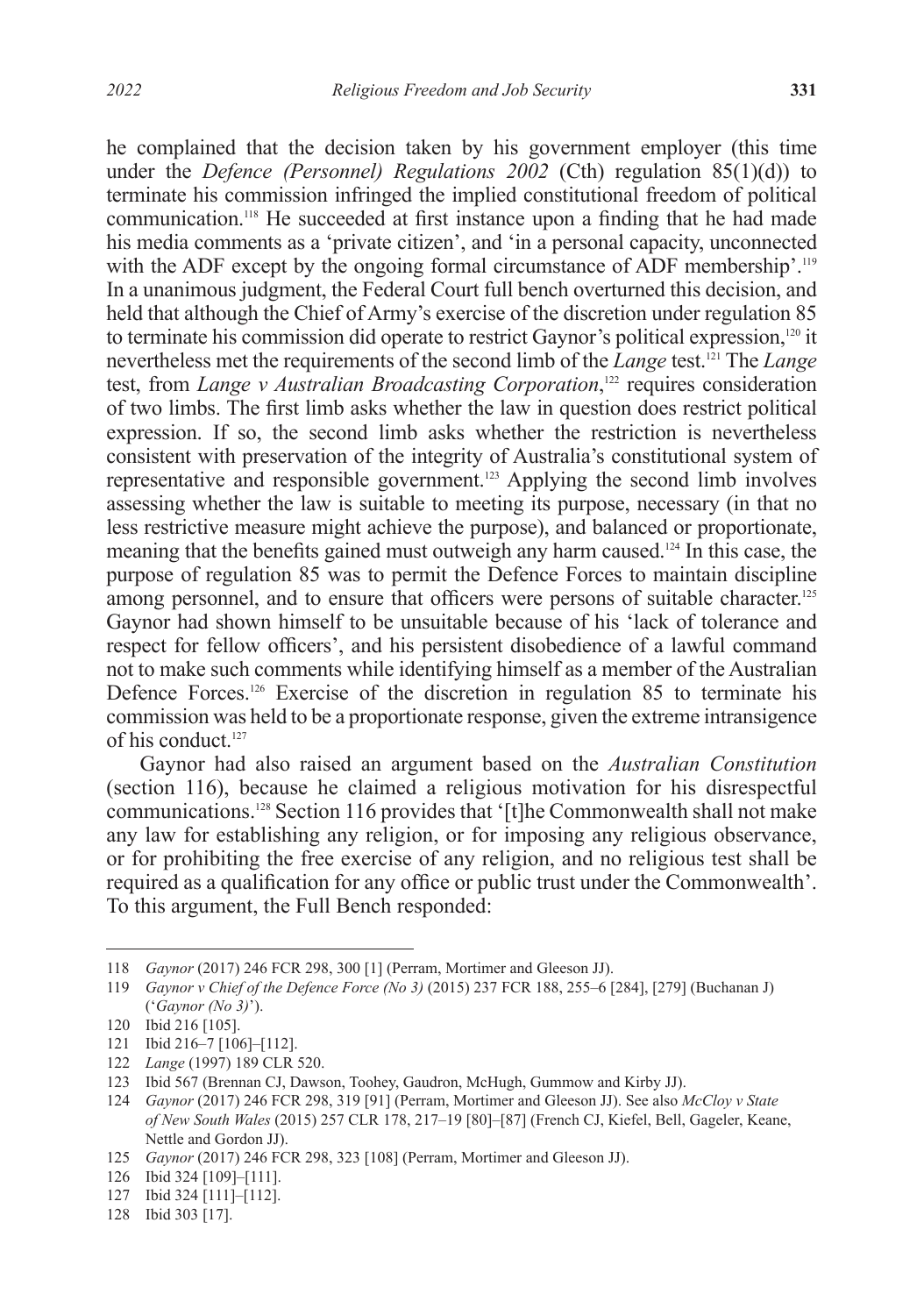[a]bsent, perhaps, some arguments based on unlawful discrimination, an officer in the respondent's position cannot rely on his religious beliefs as an excuse for disobeying lawful orders and directions from his superiors, even if … it had been proven that those beliefs compelled or necessitated the conduct under question.<sup>129</sup>

The concept of proportionality also informs decisions of the European Court of Human Rights ('ECHR') when it is considering contests between conflicting rights in an employment context. A set of four cases which went on appeal from courts in the UK to the ECHR demonstrate that even the constitutional protection under the *European Convention for the Protection of Human Rights and Fundamental Freedoms* ('Convention') of a fundamental human right to express one's religious views can still be constrained by the competing demands of an employer's business and the well-being of other co-workers, so long as the constraints imposed by the employer protect a legitimate interest in a proportionate manner. *Eweida v The United Kingdom* ('*Eweida*')<sup>130</sup> considered four complaints from plaintiffs who had been unsuccessful before UK courts and tribunals. Two concerned employees who claimed to have been discriminated against in their employment because they insisted on wearing a necklace bearing a cross, to signify their Christian faith. One, Ms Eweida, was successful in her claim, because a majority of the Court found that the employer's uniform policy was not essential to the employer's business interests, and in any event the employer had ultimately been willing to alter it.<sup>131</sup>

The second case concerned a nurse, Ms Chaplin, who, like Ms Eweida, insisted on wearing her cross on a necklace while on duty, and refused to cooperate with suggestions that she instead wear it under clothing, or as a brooch, so that it would not create any potential risk to patient safety.132 The ECHR determined that while her employer's refusal to allow her to remain in her post while wearing the cross was 'an interference with her freedom to manifest her religion',<sup>133</sup> the 'protection of health and safety on a hospital ward' was a legitimate reason to limit her freedom, and the means adopted were not disproportionate.<sup>134</sup>

The second two cases concerned employees who conscientiously objected to some of the duties required of their jobs, on religious grounds. Ms Ledele worked as a civil marriage celebrant for the London Borough of Islington. She was a Christian who held the belief that same-sex civil partnerships were 'contrary to God's law'.<sup>135</sup> So, when the *Civil Partnership Act* 2004 (UK) came into force, she refused to conduct civil partnerships between same-sex couples and claimed that her right to manifest her religious beliefs should entitle her to opt out of these duties.136 Other civil celebrants employed by Islington complained of the rostering difficulties she was creating by refusing certain duties, and some gay colleagues

133 Ibid 36 [97].

<sup>129</sup> Ibid 326 [122].

<sup>130</sup> *Eweida v The United Kingdom* (European Court of Human Rights, Chamber, Application Nos 48420/10, 59842/10, 51671/10 and 36516/10, 15 January 2013).

<sup>131</sup> Ibid 35 [94]–[95]. Two judges dissented: President David Thór Björgvinsson and Judge Bratza.

<sup>132</sup> Ibid 36 [98].

<sup>134</sup> Ibid 37 [99].

<sup>135</sup> Ibid 7 [23].

<sup>136</sup> Ibid 8 [23], [25]–[26].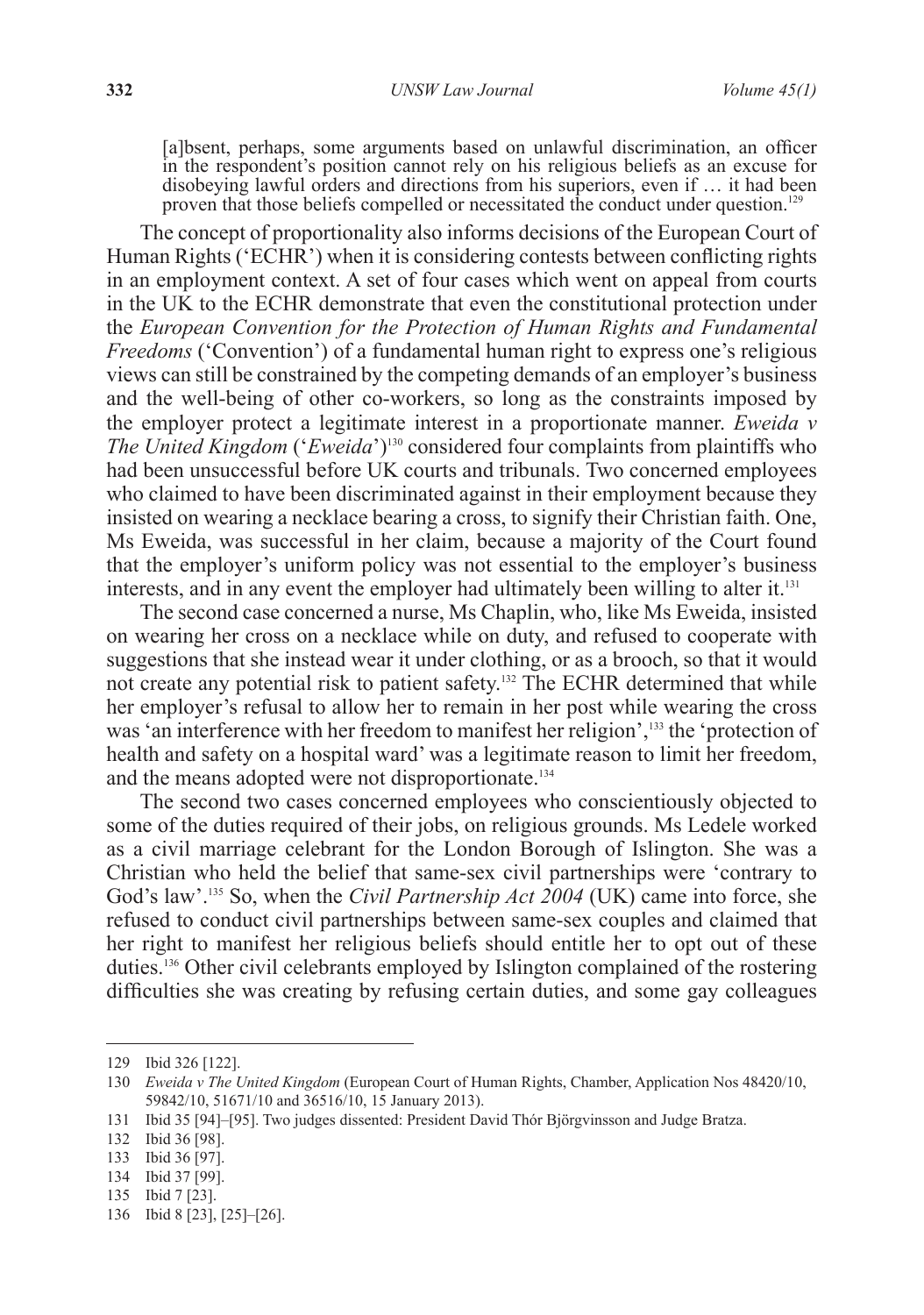also complained that they felt victimised by her stance.137 She was ultimately dismissed from her employment. In this case, while the ECHR held that the local authority had discriminated against her on grounds of her religious belief, it was held to have done so in the pursuit of a legitimate 'policy aimed to secure the rights of others which are also protected under the Convention', namely the rights of gay couples.138 The majority found in the UK's favour, on the basis that '[t]he court generally allows the national authorities a wide margin of appreciation when it comes to striking a balance between competing Convention rights'.139

Judges Vucinic and De Gaetano wrote a strongly worded dissenting opinion in Ms Ladele's case. They distinguished this as a case of freedom of 'conscience' rather than freedom of religion and described Ms Ladele as a victim of 'backstabbing' colleagues, and a 'blinkered political correctness of the Borough of Islington (which clearly favoured "gay rights" over fundamental human rights)'.140 The tone of the dissenting judgment in this matter indicates how vexed these kinds of contests between competing claims can be. It might be argued that the dissenting judges themselves used offensively non-inclusive language in their published reasons, referring as they did to 'gay rights' in quotation marks, as if such rights were questionable.

The fourth case was of Mr McFarlane, a social worker employed with a private, not-for-profit company that provided psycho-sexual counselling to couples.<sup>141</sup> Like Ms Ledele, he was a Christian who believed that homosexuality was sinful.<sup>142</sup> He was not prepared to give his employer an unqualified commitment that he would provide therapy to same-sex couples if called upon to do so, so he was dismissed.143 The ECHR held that the employer's action was justified because it was 'intended to secure the implementation of its policy of providing a service without discrimination<sup>' 144</sup>

In each of the three cases in which the UK succeeded (*Chaplin*, *Ladele* and *McFarlane*), the employer was able to demonstrate a legitimate interest related to their own objectives – in avoiding risk to patient care (*Chaplin*) and providing nondiscriminatory services to the community (*Ladele* and *McFarlane*). While each matter was held to have involved discrimination on the basis of the manifestation of religious belief, these three cases were held to be justified, on the basis of the employer's legitimate interest, reasonably protected by proportionate means. We see from this small sample of cases that the concept of proportionality and balance is fundamental to resolution of claims when competing value-systems come into conflict.

In addition, there have been a number of pertinent cases decided by the UK Employment Tribunal where individuals expressing contentious views have

- 139 Ibid.
- 140 Ibid 50 [5].
- 141 Ibid 11 [34].
- 142 Ibid 10 [31].
- 143 Ibid 12 [37].
- 144 Ibid 39 [109].

<sup>137</sup> Ibid 8 [26].

<sup>138</sup> Ibid 38 [106].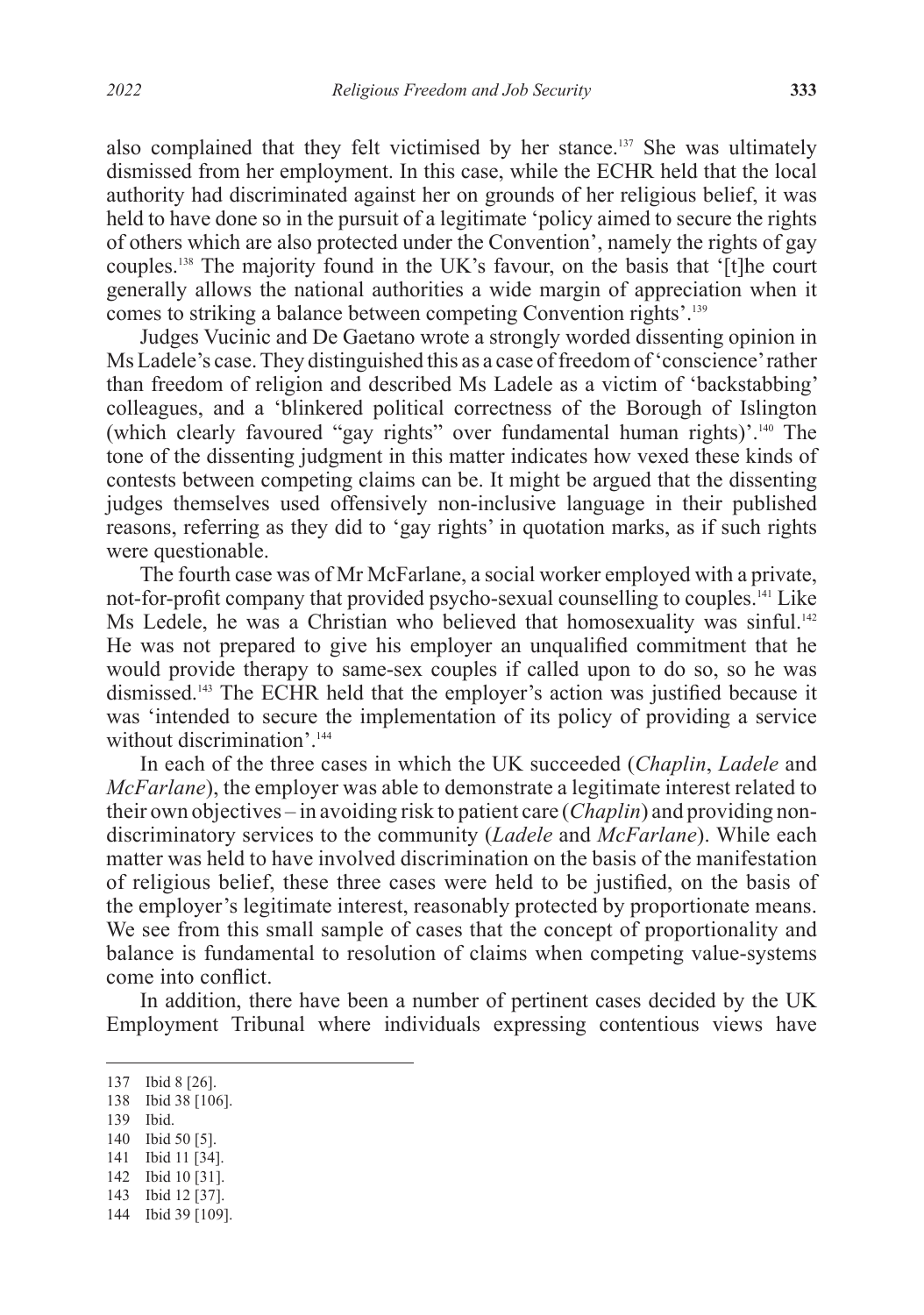sought to challenge actions taken by their employer. An example is Dr Mackereth's unsuccessful challenge to the termination of his employment for breaching his employer's policy that required all employees to use the personal pronoun preferred by the client being assessed, regardless of the client's biological sex.<sup>145</sup> The employer's evidence was that the policy was designed with the legitimate purpose of seeking to ensure that transgender clients were treated with respect.146 The employer argued that Dr Mackereth's views should not be recognised as a belief worthy of protection, because at the heart of those beliefs was an intolerance towards transgender people.147 The Tribunal found that Dr Mackereth's refusal to refer to transgender clients' by their preferred pronouns, titles or styles would constitute unlawful discrimination or harassment under the *Equality Act*  2010 (UK) ('EqA').<sup>148</sup> The Tribunal found that his biblically-based objection to 'transgenderism' similarly did not pass the requisite test for a protectable belief as it was incompatible with human dignity and conflicted with the fundamental rights of others.149

However, a recent decision of the Employment Appeal Tribunal has taken issue with this approach. Maya Forstater worked as a visiting fellow and consultant for a think tank in the international development sphere. She alleged that the relationship came to an end and she was not offered any more work because of her view that sex is immutable, whatever the person's stated gender identity or gender expression.150 Other staff working for the respondent raised concerns that Ms Forstater's comments and public tweets to the effect that 'transwomen are men', as well as her insistence on calling people by the sex she considered appropriate, were offensive and transphobic.<sup>151</sup> The matter was dealt with not by way of a full hearing, but as a prehearing to determine a number of preliminary issues. One of those issues was whether the belief relied on by the claimant qualified as a 'philosophical belief' pursuant to the protections for religion or belief under the EqA section 10.152 At a preliminary hearing, the UK Employment Tribunal found that her view, 'in its absolutist nature, is incompatible with human dignity and the fundamental rights of others'.153 The Tribunal went on to state that '[e]ven paying due regard to the qualified right to freedom of expression, people cannot expect to be protected if their core belief involves violating others' dignity and/or creating an intimidating, hostile, degrading, humiliating or offensive environment for them'.154 However, on appeal, the Tribunal concluded that the potential for offence cannot be a reason to exclude a belief from protection altogether,<sup>155</sup> stating that

151 Ibid 30 [9].

<sup>145</sup> *Mackereth v The Department for Work and Pensions* [2019] UKET 1304602/2018.

<sup>146</sup> Ibid 10 [62]–[63].

<sup>147</sup> Ibid 2 [7].

<sup>148</sup> Ibid 33 [201].

<sup>149</sup> Ibid 32 [197].

<sup>150</sup> *Forstater v CGD Europe* [2019] UKET 2200909/2019, 2 [3] (Tayler J).

<sup>152</sup> Ibid 3 [6].

<sup>153</sup> Ibid 24 [84], citing *Nicholson* [2010] 2 All ER 253, 263 [24] (Burton J).

<sup>154</sup> Ibid 25 [87].

<sup>155</sup> *Forstater v CGD Europe* [2021] UKEAT/0105/20/JOJ, 53 [110] (President Choudhury, Edwards and McArthur).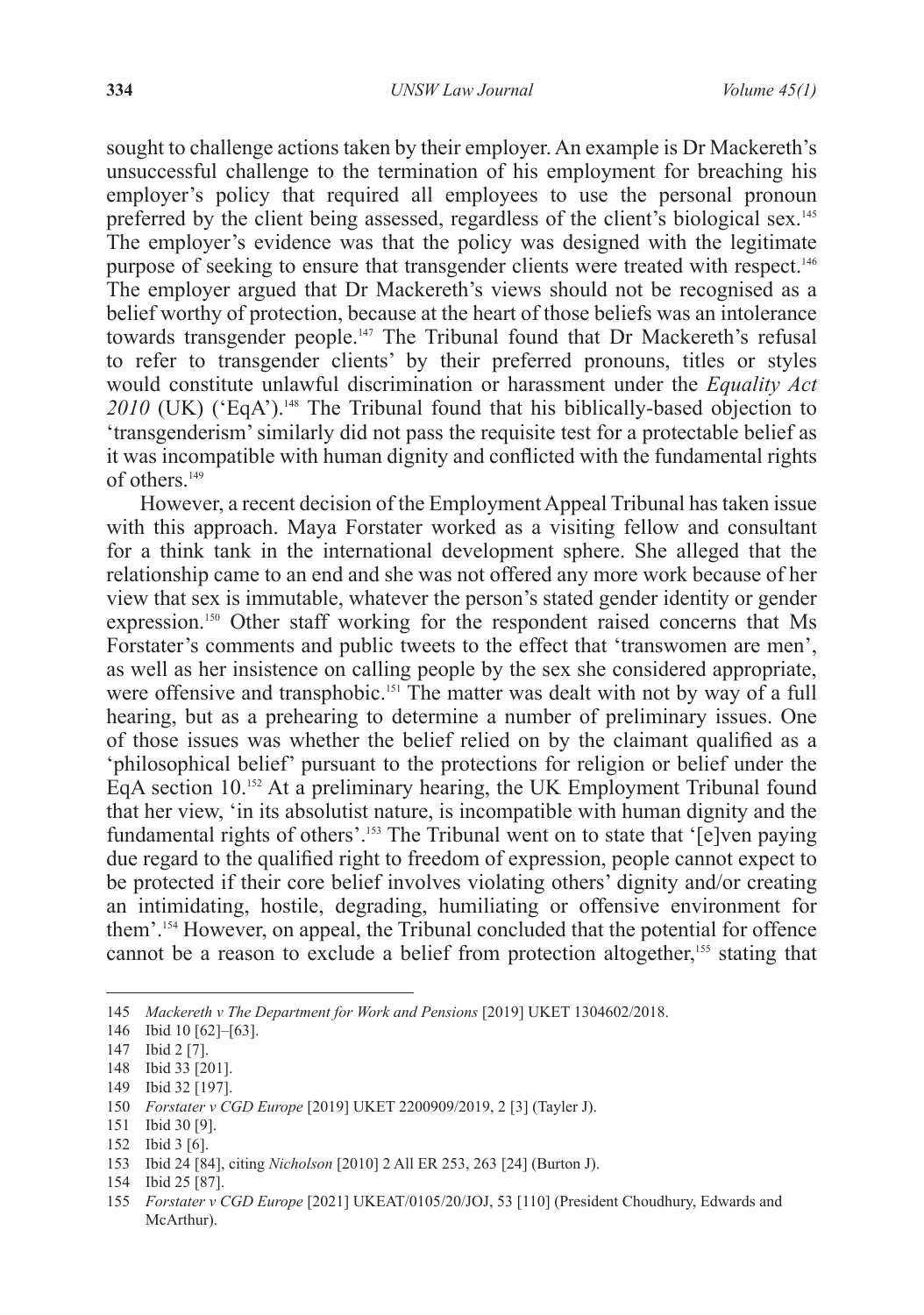'the Claimant's belief, whilst offensive to some, and notwithstanding its potential to result in the harassment of trans persons in some circumstances' fell within the protection of the Act.156

The appeal decision makes clear that its purview is limited to the threshold question of whether a belief qualifies for protection and not the substance of an unlawful discrimination or harassment claim, stating that 'the fact that the act of misgendering was a manifestation of a belief falling with s 10, EqA would not operate automatically to shield her from such liability'.157 The matter was remitted back to the Tribunal to determine whether the treatment complained about by Ms Forstater was because of or related to her belief. In its conclusion, the Appeal Tribunal emphasised that the decision does not give a licence to harass or discriminate at work:

This judgment does not mean that those with gender-critical beliefs can 'misgender' trans persons with impunity. The Claimant, like everyone else, will continue to be subject to the prohibitions on discrimination and harassment under the EqA. Whether or not conduct in a given situation does amount to harassment or discrimination within the meaning of EqA will be for a tribunal to determine in a given case ... This judgment does not mean that employers and service providers will not be able to provide a safe environment for trans persons. Employers would be liable (subject to any defence under s 109(4), EqA) for acts of harassment and discrimination against trans persons committed in the course of employment.<sup>158</sup>

*Mackereth* and *Forstater* demonstrate that the Employment Tribunal in the UK is also confronted with the difficulty of how best to balance the competing claims of workers, with freedom to express their beliefs on the one hand, and protection from harassment and discrimination on the other. We turn now to consider an approach that we recommend should be adopted in Australia, engaging the dispute resolution powers of the Fair Work Commission.

# **V A FAIR WORK COMMISSION BASED SOLUTION**

We have argued that the general approach to dispute resolution in the unfair dismissal and workplace bullying jurisdictions of the Fair Work Commission is preferable to the General Protections or discrimination law approach. There are aspects of both these jurisdictions that are worth considering in terms of fashioning a legislative scheme to deal with issues surrounding religious freedoms at work. We view this as a better way forward than trying to introduce special protections into anti-discrimination legislation for those who engage in discriminatory actions or expression based on their religious beliefs. Anti-discrimination legislation by its very nature is concerned with protections from discrimination, rather than establishing the right to engage in discriminatory conduct or expression. The workplace bullying provisions in the *Fair Work Act* are an example of the crafting of a specific legislative regime to address a discrete workplace problem. It is a

<sup>156</sup> Ibid 3–4 (Summary).

<sup>157</sup> Ibid 50–1 [104].

<sup>158</sup> Ibid 56–7 [118].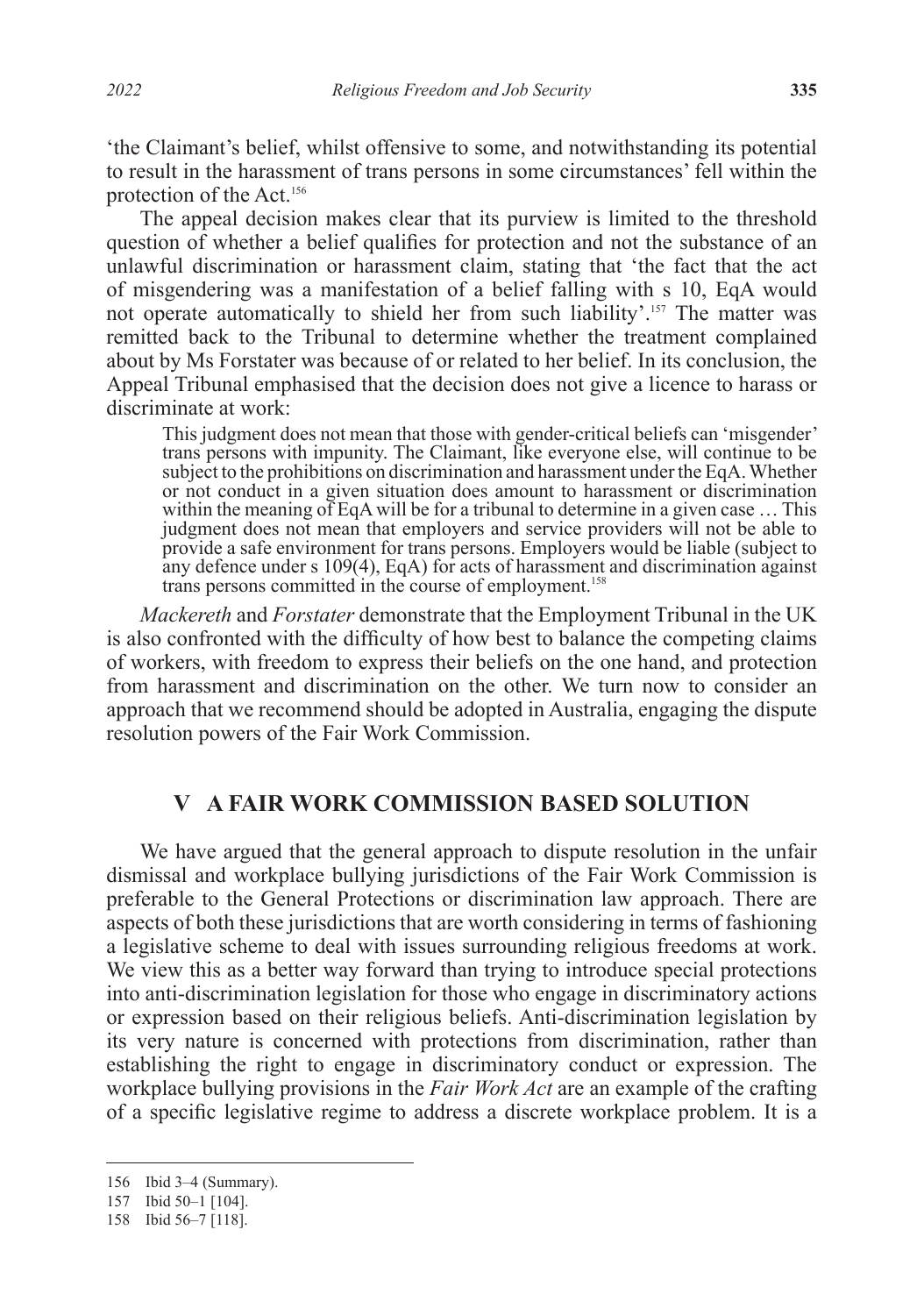regime that seeks to balance the right of workers to complain about their treatment at work with the ability of employers to undertake reasonable disciplinary action. There are advantages to taking this type of targeted approach to dealing with a particular type of problem at work – in this case the conflicts that arise over the clash of competing interests where religious freedoms are exercised at work. However, one of the drawbacks of this scheme is that it only operates while the employment relationship is on foot and offers a remedy in those circumstances to bring any alleged bullying to an end. Where an applicant has felt unable to remain in that place of employment or had their employment terminated, the workplace bullying jurisdiction offers no remedy.

In those circumstances, access to a jurisdiction that looks to the harshness, justice and reasonableness of that termination is required. But as we outlined earlier, eligibility criteria and compensation caps in the existing unfair dismissal jurisdiction present problems for the wider availability of access to some form of timely resolution that offers appropriate compensation for the loss suffered. Hence, it was not the avenue of choice for applicants such as Folau or Rumble. In response, we suggest that eligibility to bring a claim should be open to all employees and not limited by the present eligibility requirements. As provisions dealing with discrimination on the basis of fundamental human rights recognised in article 26 of the *ICCPR*, they would be underpinned by the external affairs power in the *Australian Constitution* and so need not be limited by any constitutional constraints. There should be no requirement for any minimum period of employment, or for the employee's salary to fall below any income threshold. There should also be no cap on orders for compensation when compensation is deemed to be the only appropriate remedy, and compensatory orders should be permitted to include recognition of distress, hurt and humiliation, given that these kinds of harm will be common in these kinds of matters because they involve contests over deeply personal convictions and identities.

As in the case of both General Protections and workplace bullying complaints, applications should be permitted, and indeed encouraged, to be made prior to termination of employment, so that there is scope to repair and preserve relationships. The Fair Work Commission needs a discretion to make appropriate orders from the range it currently applies in both unfair dismissal and workplace bullying complaints and should be empowered to make these orders against applicants as well as respondents, so that an outspoken employee can be directed to modify their communications or adjust their conduct to accommodate the interests of coworkers or their employer's legitimate interest in maintaining business reputation and relationships.

Critics may complain that this solution would give the Fair Work Commission too much power to interfere in the management of workplaces. We would argue that the Commission already wields considerable influence through its unfair dismissal and workplace bullying jurisdictions. Moreover, the Fair Work Commission is a forum solely dedicated to resolving issues at work, and its ability to offer timely access to forms of negotiated dispute resolution (for example, set at 14 days initially for a bullying claim) makes it well placed to resolve these workplace problems expeditiously where possible. Finally, this article has exposed problems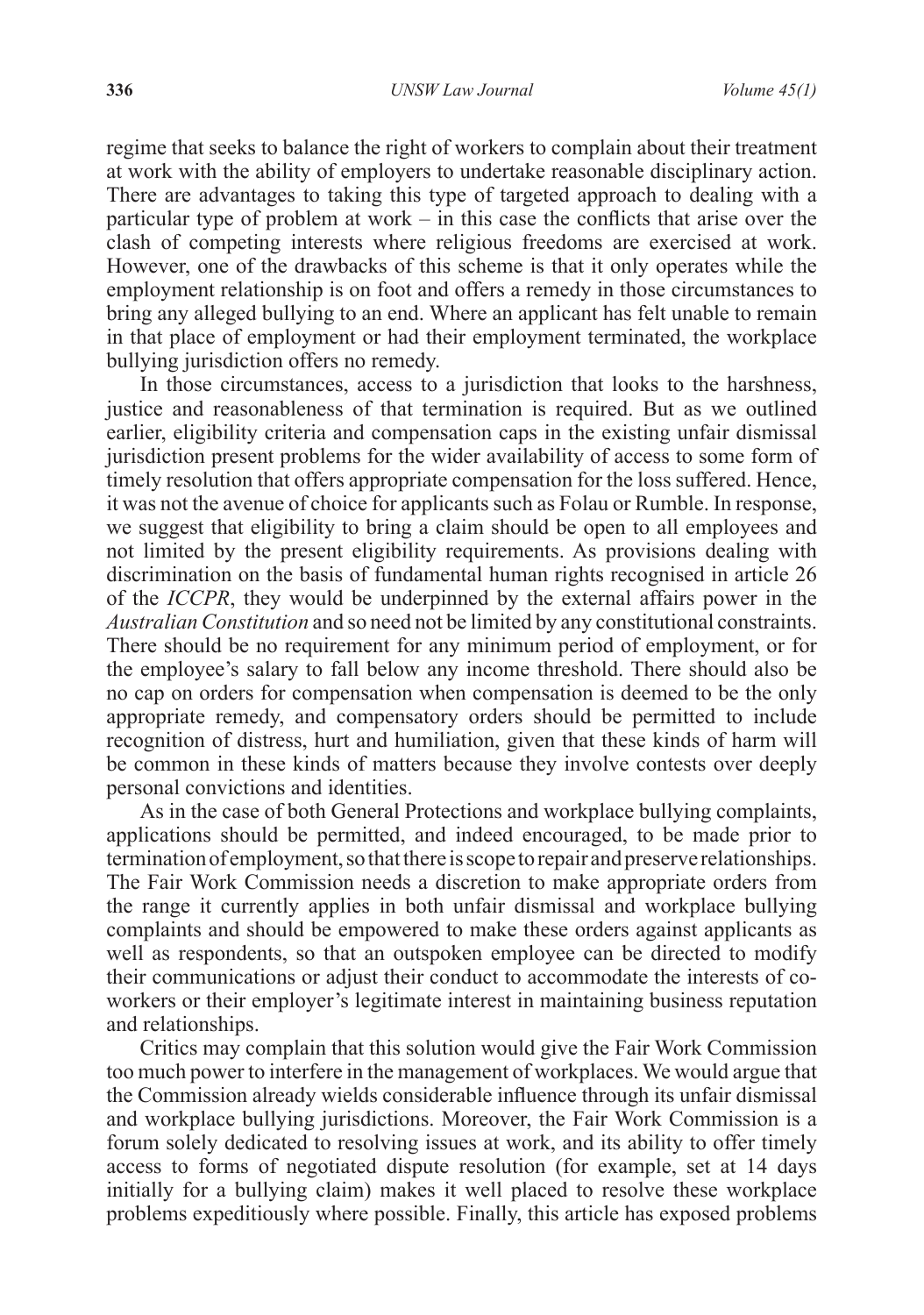with using legal avenues such as the *Fair Work Act*'s General Protections due to the restrictive interpretations adopted by courts. At the same time, the federal unfair dismissal jurisdiction imposes eligibility criteria that restricts access to certain classes of employees, and a compensation cap that limits the effectiveness of pecuniary remedies. These criticisms of the enforcement of General Protections, and the scope of the unfair dismissal jurisdiction raise broader questions of reform, beyond our concern with the particular need for a system of redress for individuals complaining that their personal freedoms have been constrained at work.

#### **VI CONCLUSION**

Our concern in this article has been to contribute a pragmatic solution to the current debate about the appropriate means of protecting employees' rights to free expression of their religious views without jeopardising their job security. At the heart of the debate is the question of where the line must be drawn between employees' freedom of expression, and employers' interests in protecting their own business reputations and promoting harmony in diverse workplaces. Sometimes, the employer's own 'mission statements', values and 'brands' will have been influenced by the same social norms expressed in anti-discrimination statutes, such as the obligation to provide an inclusive work environment. Similarly, employers' attempts to manage these commitments through codes of conduct may be motivated by a concern to avoid vicarious liability for harm inflicted by some employees on others.

When secular employers make a case for an entitlement to manage these kinds of issues, they are asking for nothing more than what religious organisations already enjoy in the form of an exemption from liability under the *Fair Work Act* section 351. Section 351(2)(c) permits religious organisations to defend otherwise discriminatory conduct on the basis that they are acting to protect their own belief systems.<sup>159</sup> Presently, only faith-based institutions enjoy this privilege. A purely humanistic organisation, committed only to the promotion of respect, mutual tolerance and kindness among all people here on earth, would have no claim to exclude people from employment who expressed antagonism to and undermined those values on the basis of some alternative political or religious commitment. Rugby Australia, as a secular organisation with its own values and convictions, can raise no defence under section 351(2)(c).

The question now facing Australian policymakers is whether further legislation is needed to alter the present balance of our laws in this respect. As we have sought to demonstrate in Part II above, the Religious Discrimination Bill 2019 (Cth) would produce further constraints on secular employers' capacity to manage these issues, and in our view these proposals are best left undone.

Whether Australia really needs more robust protections for employees' claims to religious and political freedom remains a difficult question. Cases in which

<sup>159</sup> See Anja Hilkemeijer and Amy McGuire, 'Religious Schools and Discrimination Against Staff on the Basis of Sexual Orientation: Lessons from European Human Rights Jurisprudence' (2019) 93(9) *Australian Law Journal* 752.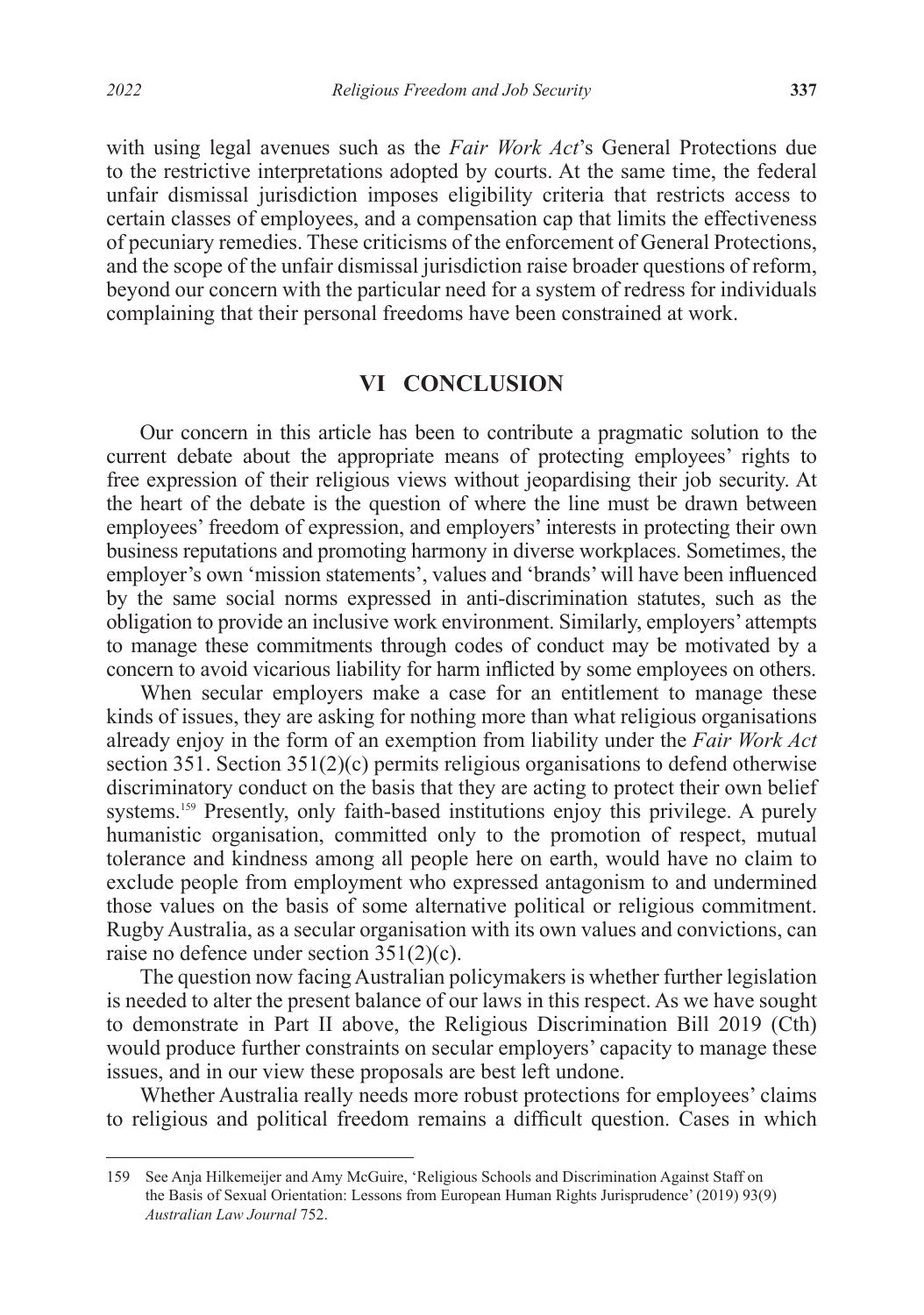employees' expression of religious views have no bearing on their capacity to perform their duties at work are easy. 'The common law right of an employee is to ... act as [they] choose, in matters not affecting [their] work'.<sup>160</sup> But what of a case where sponsors and customers of the employer take umbrage at the employees' conduct, and seek to punish the employer by withdrawal of business, as (allegedly) occurred in the Folau matter? Must an employing organisation be required to risk insolvency as a consequence of being forced to continue paying the salaries of staff whose public statements undermine the revenue base of the organisation? In an age where consumers often select products and services based on value-laden brand identities, the highly publicised religious views of people associated with a company can potentially affect sales.

As we have explained above, the immediate financial impact on an employer's business is not the only issue at stake in these cases. Employers owe a duty of care to all of their employees. As the small sample of UK cases noted above demonstrates, some freedoms are inherently diametrically opposed. An employer respecting its duty of care towards LGBTIQ+ staff may well face an unavoidable conflict of duties if it is also required to tolerate without correction the blistering expression of anti-gay views by their religiously devout colleagues. In our view, statements of belief that do not respect the human rights and dignity of others ought not to be shielded from the consequences of protective human rights laws. In addition, a better process for dealing with these kinds of contests may very well be the processes of conciliation and arbitration managed by the Fair Work Commission. An approach to dispute resolution that respects proportionality and balance in addressing competing interests is likely to provide more acceptable solutions than litigious processes. There is great merit in the idiosyncratically Australian 'fair go all round' approach to resolving disputes over workplace claims and in charging the already experienced Fair Work Commission with managing such a system.

### **VII POSTSCRIPT**

This article was accepted for publication in February 2021, with a publication date of March 2022. On 25 November 2021, the Religious Discrimination Bill 2021 (Cth) ('2021 Bill') was tabled in Parliament. On 26 November 2021, pursuant to section 7 of the *Human Rights (Parliamentary Scrutiny) Act 2011* (Cth), the Attorney-General referred the 2021 Bill and related bills<sup>161</sup> to the Parliamentary Joint Committee on Human Rights to inquire into and report on these Bills to both Houses of Parliament by 4 February 2022.<sup>162</sup> On 2 December 2021, the Bills were

<sup>160</sup> *Tramways* (1912) 6 CAR 35, 42.

<sup>161</sup> Religious Discrimination (Consequential Amendments) Bill 2021 (Cth); Human Rights Legislation Amendment Bill 2021 (Cth).

<sup>162</sup> Letter from Michaelia Cash, Attorney General to Dr Anne Webster, Chair, Parliamentary Joint Committee on Human Rights, 26 November 2021.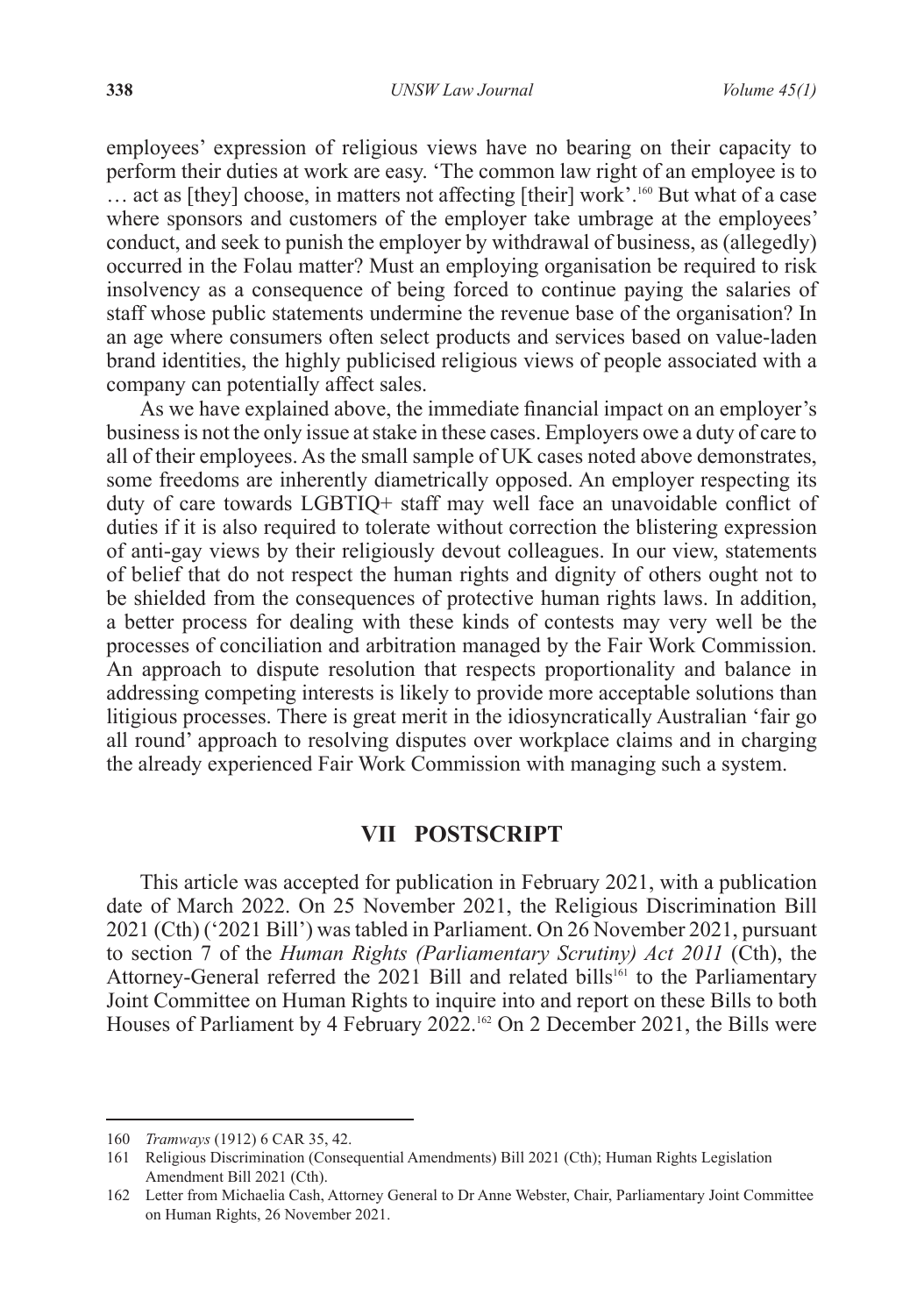also referred to the Senate Legal and Constitutional Affairs Legislation Committee, with that Committee's report due by the same date.<sup>163</sup>

The 2021 Bill differs from the Religious Discrimination Bill 2019 (Cth) in a number of respects. In terms of employers' obligations and employees' rights, the special protections for statements of belief, the overriding of other antidiscrimination legislative protections, and the manner in which employer conduct rules and policies operate remain key considerations.

In terms of what constituted a statement of belief, the definition proposed in the 2021 Bill retains the subjective nature of the enquiry, with a modest change away from 'that a person of the same religion as the first person could reasonably consider to be in accordance with the doctrines, tenets, beliefs or teaching of that religion' to 'is a belief that the person *genuinely considers* to be in accordance with the doctrines, tenets, beliefs or teachings of that religion'.<sup>164</sup> The essence of the protection proffered by the 2019 Bill for a statement of belief remains, with section 12 nominating a long list of federal, state and territory anti-discrimination laws that are overridden. The exception to this exoneration where the statement of belief involves certain forms of offensive conduct is also retained, but now includes a reasonable person dimension to what would be considered threatening, intimidating, harassing or vilifying.<sup>165</sup>

An additional override provision has been included in the 2021 Bill.<sup>166</sup> Conduct by religious educational institutions giving preference in employment to persons of a particular religious belief, where this accords with its publicly available written policy, does not contravene prescribed state or territory laws. The provision explicitly states that it is intended to apply to the exclusion of any state or territory law, thereby preventing concurrent operation.

The overriding theme of other anti-discrimination law protections in this manner is a departure from the established approach to the concurrent operation of anti-discrimination laws that has been in place since the High Court of Australia considered this question in the 1980s.<sup>167</sup> It also has the potential to create difficulties for state and territory tribunals hearing discrimination claims where a federal matter of this nature is raised and requires a determination by a Chapter III court.

A particularly controversial aspect of the 2019 Bill was how the reasonableness of workplace conduct rules that could impinge on an employee's ability to express their religious beliefs were to be interpreted in the context of indirect discrimination. This is no longer a feature of the 2021 Bill, leaving the application of workplace conduct rules to be determined by general anti-discrimination principles, including the question of reasonableness.<sup>168</sup> However, it is discriminatory on the basis of a person's religious belief or activity if a qualifying body imposes a conduct

<sup>163</sup> 'Religious Discrimination Bill 2021', *Parliament of Australia* (Web Page) <https://parlinfo.aph.gov.au/ parlInfo/search/display/display.w3p;query=Id%3A%22legislation%2Fbillhome%2Fr6821%22>.

<sup>164</sup> Religious Discrimination (Consequential Amendments) Bill 2021 (Cth) s 5 (emphasis added).

<sup>165</sup> Ibid s 12(2)(b).

<sup>166</sup> Ibid s 11.

<sup>167</sup> See *Viskauskas v Niland* (1983) 153 CLR 280; *Metwally v University of Wollongong* (1984) 158 CLR 447.

<sup>168</sup> Religious Discrimination (Consequential Amendments) Bill 2021 (Cth) s 14.